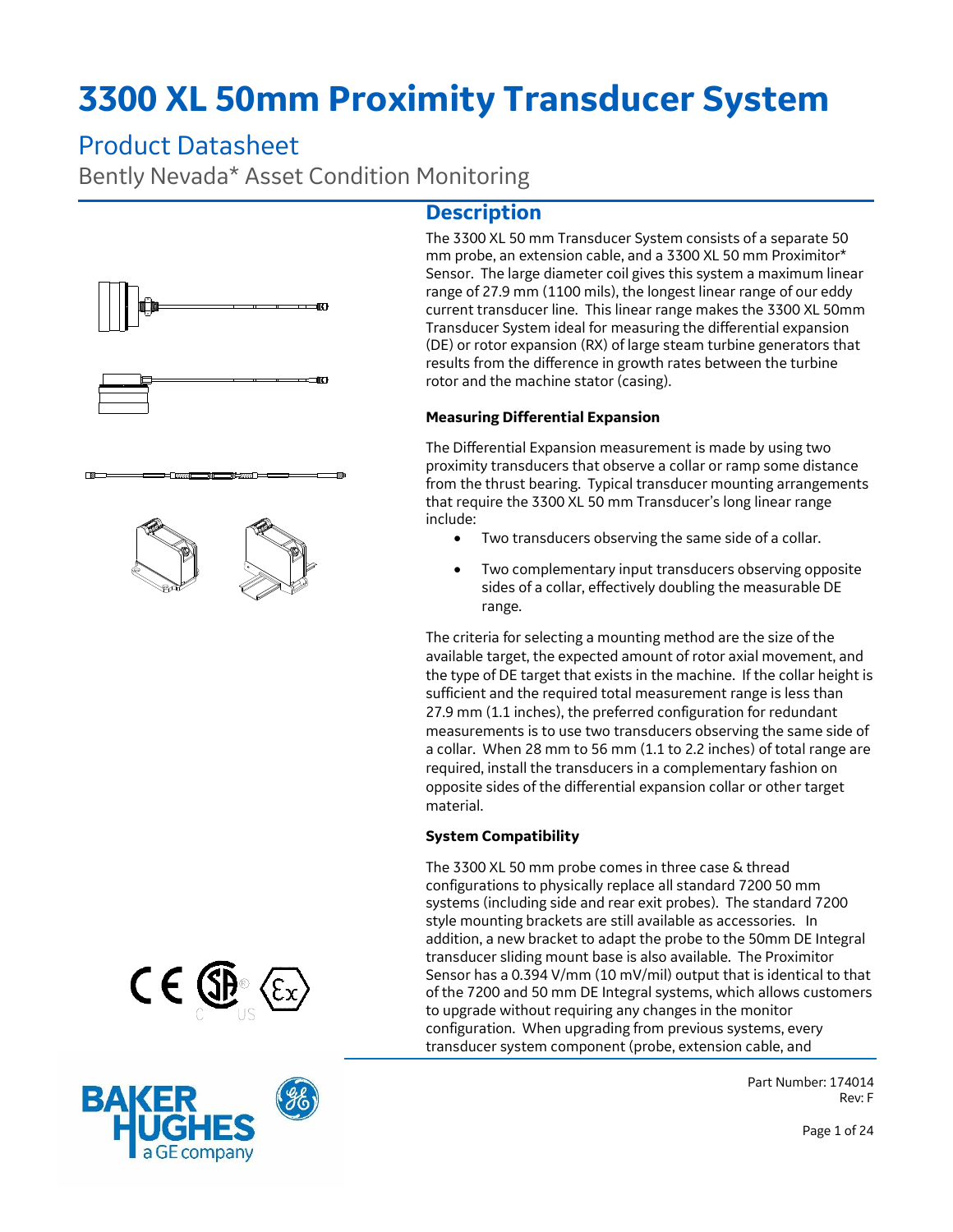Proximitor Sensor) must be replaced with 3300 XL 50 mm components.

#### **Proximity Probe and Extension Cable**

The 3300 XL 50 mm probe is designed to survive the harshest steam turbine DE environments. It can continually operate and maintain its accuracy in high temperatures up to 200  $^{\circ}$ C (392  $^{\circ}$ F), and can withstand intermittent high temperatures up to 250  $\degree$ C (482  $\degree$ F). The 50 mm probe has both a front and rear seal which, combined with the High Temperature FluidLoc\* cable (standard on all 50 mm probes), prevent moisture from entering the probe tip. Special high-temperature ClickLoc\* connectors are also standard on the probe and extension cable. Each probe and cable comes with connector protectors and a disposable connector protector installation tool to ensure that the connectors remain free of contamination. The ClickLoc connector on the probe lead features a removable collar that facilitates routing the cable through tight clearances.

The 3300 XL 50 mm probe is available in straight exit case styles with ½-20 English threads or M14x1.5 metric threads, including a locknut with predrilled safety wire holes. The side exit probe has two  $\frac{1}{4}$ -20 mounting holes in the rear of the probe case. For both straight exit and side exit probes the overall case diameter is 1.99 inches.

#### **Proximitor Sensor**

The 3300 XL 50 mm Proximitor Sensor $1$  has the same advanced features as all 3300 XL Proximitor Sensors. Its thin design allows it to be mounted in either a high-density DIN-rail installation or a more traditional panel mount configuration. Improved RFI/EMI immunity allows the 3300 XL Proximitor Sensor to achieve European CE mark approvals without any special mounting considerations. This RFI immunity prevents the transducer system from being adversely affected by nearby high frequency radio signals. SpringLoc terminal strips on the Proximitor Sensor require no special installation tools and facilitate faster, highly robust field wiring connections.

#### **Notes:**

Proximitor Sensors are supplied by default from the factory calibrated to AISI 4140 steel. Calibration to other target materials is available upon request.

#### **Mounting Accessories**

The correct operation of the transducer system must be initially verified during installation and periodically thereafter. This is done by physically moving the transducer to simulate the motion of the shaft collar. This requires a mounting bracket that allows the transducer system to slide relative to the shaft rotor and collar.

An optional Sliding Bracket can be ordered for the 3300 XL 50 mm Transducer for both single transducer and complementary input applications. This mounting bracket allows you to verify the transducer system and gap the probes by sliding the transducer system through its linear range. The base plate of the sliding bracket is installed on the inner surface of the turbine case near the differential expansion collar. Probes are installed in the probe clamp that attaches to the sliding carriage. The sliding carriage slides onto and is secured to the base plate with bolts and safety wire. To verify and install the transducer, loosen the bolts securing the sliding carriage to the base plate and move the sliding carriage and probes. A verification kit with spindle micrometer can be temporarily secured to the base plate to provide a reference for axial verification measurements. The spindle micrometer measures the movement of the transducer system relative to the collar during these verification tests.

## **Specifications**

Unless otherwise noted, the following specifications are for a 3300 XL 50 mm Proximitor Sensor, extension cable and probe between  $0^{\circ}$ C and +45 $^{\circ}$ C  $(+32^{\circ}F$  to  $+113^{\circ}F)$ , with a -24 Vdc power supply, a 10  $k\Omega$  load, a Bently Nevada supplied AISI 4140 steel target that is 102 mm (4.0 in) diameter or larger. The system accuracy and interchangeability specifications do not apply when using a transducer system calibrated to any target other than a Bently Nevada AISI 4140 steel target.

#### **Electrical**

#### *Proximitor Sensor Input*

Accepts one non-contacting 3300 XL 50 mm Proximity Probe and Extension Cable.

#### *Power*

Requires -17.5 Vdc to -26 Vdc without barriers at 12 mA maximum consumption, -23 Vdc to -26 Vdc with barriers.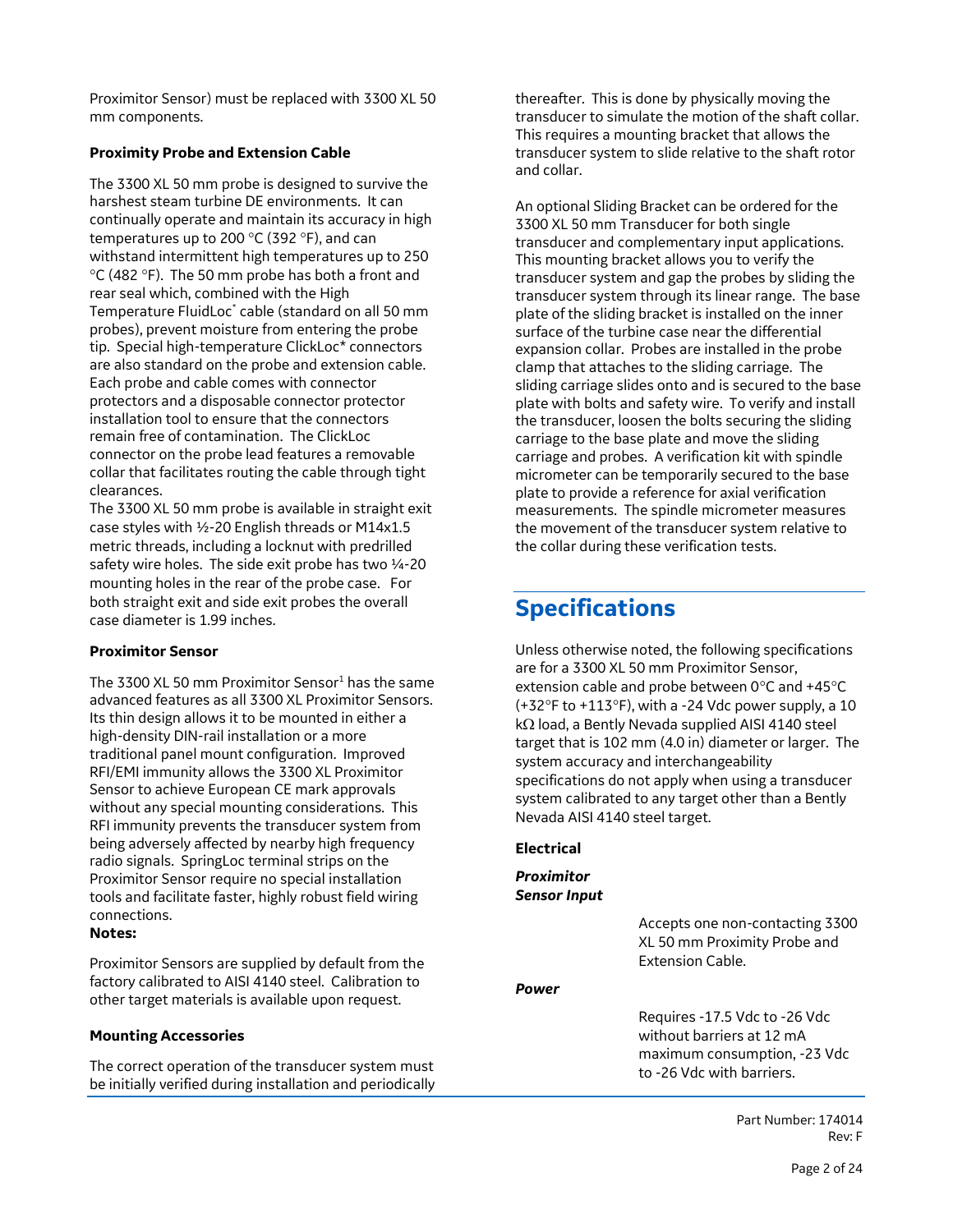|                                               | Operation at a more positive<br>voltage than -23.5 Vdc can result<br>in reduced linear range.                                                                                                                                          | Recommended<br><b>Minimum</b><br><b>Target Size:</b>                                                                                                                                                             |
|-----------------------------------------------|----------------------------------------------------------------------------------------------------------------------------------------------------------------------------------------------------------------------------------------|------------------------------------------------------------------------------------------------------------------------------------------------------------------------------------------------------------------|
| <b>Output</b><br>resistance                   |                                                                                                                                                                                                                                        | 102 mm (4.0 in) diameter (flat<br>target)                                                                                                                                                                        |
|                                               | 50 $\Omega$                                                                                                                                                                                                                            |                                                                                                                                                                                                                  |
| <b>Extension cable</b><br>capacitance:        |                                                                                                                                                                                                                                        | <b>Compliance and Certifications</b>                                                                                                                                                                             |
| <b>Field wiring:</b>                          | 69.9 pF/m (21.3 pF/ft) typical                                                                                                                                                                                                         | Note: This device complies with part 15 of the FCC<br>Rules. Operation is subject to the following two<br>conditions: (1) This device may not cause harmful<br>interference, and (2) This device must accept any |
|                                               | 0.2 to 1.5 mm <sup>2</sup> (16 to 24 AWG)<br>Recommend using three-<br>conductor shielded triad cable.                                                                                                                                 | interference received, including interference that<br>may cause undesired operation.                                                                                                                             |
| <b>Linear Range:</b>                          |                                                                                                                                                                                                                                        | <b>EMC</b>                                                                                                                                                                                                       |
|                                               | 27.9 mm (1100 mils). Linear range<br>begins at approximately 1.3 mm                                                                                                                                                                    | <b>European Community Directives:</b>                                                                                                                                                                            |
|                                               | (50 mils) from target and is from<br>1.3 to 29.2 mm (50 to 1150 mils)                                                                                                                                                                  | EMC Directive 2014/30/EU                                                                                                                                                                                         |
|                                               | (approximately -1.5 to -12.5 Vdc).                                                                                                                                                                                                     | Standards:                                                                                                                                                                                                       |
| <b>Average Scale</b><br><b>Factor (ASF)</b>   |                                                                                                                                                                                                                                        | EN61000-6-2<br>EN61000-6-4                                                                                                                                                                                       |
|                                               | 394 mV/mm (10 mV/mil) nominal                                                                                                                                                                                                          |                                                                                                                                                                                                                  |
| <b>Deviation from</b><br>best fit straight    |                                                                                                                                                                                                                                        | <b>RoHS</b>                                                                                                                                                                                                      |
| line (DSL)                                    |                                                                                                                                                                                                                                        | <b>European Community Directives:</b>                                                                                                                                                                            |
|                                               | Less than $\pm 0.74$ mm ( $\pm 29$ mils)                                                                                                                                                                                               | RoHS Directive 2011/65/EU                                                                                                                                                                                        |
| <b>System</b><br>performance<br>over extended | <b>Maritime</b>                                                                                                                                                                                                                        |                                                                                                                                                                                                                  |
| temperatures:                                 |                                                                                                                                                                                                                                        | ABS 2009 Steel Vessels Rules<br>1-1-4/7.7, 4-8-3/1.11.1, 4-9-7/13                                                                                                                                                |
|                                               | Over a probe temperature range<br>of -35°C to +120°C (-31°F to<br>+248°F) with the Proximitor<br>Sensor and extension cable<br>between 0°C to +45°C (+32°F to<br>+113°F), the DSL remains within<br>$±2.03$ mm ( $±80$ mils).          |                                                                                                                                                                                                                  |
|                                               | Over a Proximitor Sensor and<br>extension cable temperature<br>range of -35°C to +65°C (-31°F to<br>+149°F) with the probe between<br>0°C to +45°C (+32°F to +113°F),<br>the DSL remains within ±2.03 mm<br>$(\pm 80 \text{ miles})$ . |                                                                                                                                                                                                                  |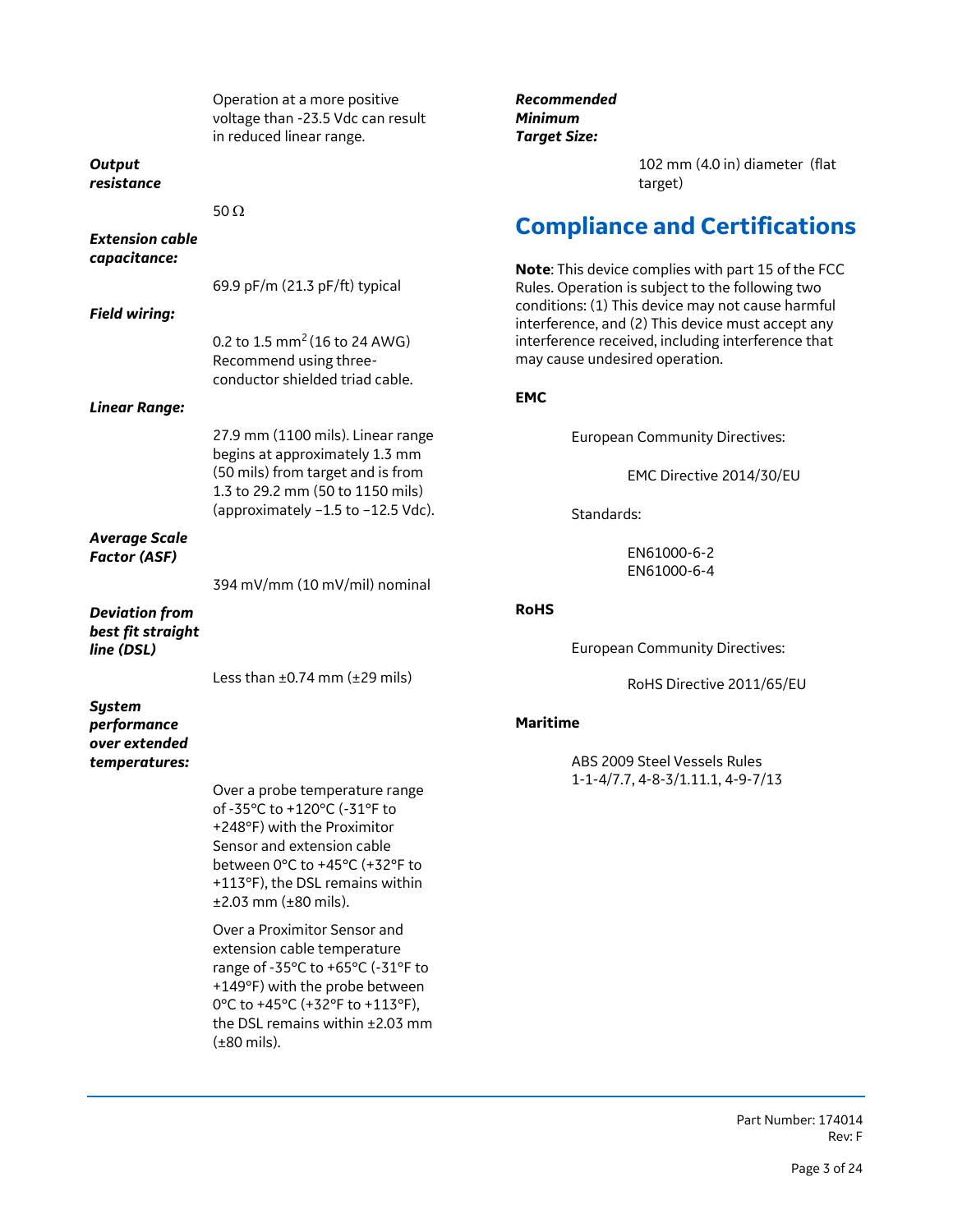## **Hazardous Area Approvals**

For the detailed listing of country and product specific approvals, refer to the **Approvals Quick Reference Guide**, document 108M1756, at **[www.GEmeasurement.com](http://www.gemeasurement.com/)**.

### **CSA/NRTL/C**

*3300 XL Proximitor Sensor* 

*ia:*

Class I, Zone 0: AEx/Ex ia IIC T4/T5 Ga; Class I, Groups A, B, C, and D, Class II, Groups E, F and G, Class III;

When installed with intrinsically safe zener barriers per drawing 141092 or when installed with galvanic isolators.

#### *nA, ec:*

Class I, Zone 2: AEx/Ex nA IIC T4/T5 Gc; Class I, Division 2, Groups A, B, C, and D;

Class I, Zone 2: AEx/Ex ec llC T4/T5 Gc; Class I, Division 2, Groups A, B, C, and D;

When installed without barriers per drawing 140979.

T5 @ Ta= -55 ˚C to +85 ˚C. T4 @ Ta= -55 ˚C to +100˚C.

#### *3300 XL Probe*

#### *ia:*

Class I, Zone 0: AEx/Ex ia IIC T5…T1 Ga; Class I, Groups A, B, C, and D, Class II, Groups E, F and G, Class III;

When installed with intrinsically safe zener barriers per drawing 141092 or when installed with galvanic isolators. (see Table 1: Temperature Schedule)

*nA, ec:*

Class I, Zone 2: AEx/Ex nA IIC T5…T1 Gc; Class I, Division 2, Groups A, B, C, and D;

Class I, Zone 2: AEx/Ex ec llC T5…T1 Gc; Class I, Division 2, Groups A, B, C, and D;

When installed without barriers per drawing 140979. (see Table 1: Temperature Schedule)

### **ATEX/IECEx**

*3300 XL Proximitor Sensor*

*ia:*

| $\overline{\epsilon_{\mathbf{x}}}$ II 1 G |                 |
|-------------------------------------------|-----------------|
| Ex ia IIC T4/T5 Ga                        |                 |
| Ui= -28V                                  | $Uo = -28V$     |
| $\mathsf{li} = 140 \mathsf{mA}$           | $lo = 140mA$    |
| $Pi = 0.91W$                              | $Po = 0.742W$   |
| $Ci-47nF$                                 | $Co = 1.5nF$    |
| Li= 1460µH                                | $Lo = 610\mu H$ |

*nA,ec:*

 $\langle \epsilon_x \rangle$  II 3 G Ex nA IIC T4/T5 Gc Ex ec llC T4/T5 Gc Ui= -28V li= 140 mA

T5 @ Ta= -55˚ C to +85 ˚C T4 @ Ta= -55 ˚C to +100 ˚C

#### *3300 XL Probe*

**Note:** Probe entity parameters are met when used with BN extension cables and connected to BN Prox.

*ia:*

 $\langle \overline{\epsilon_x} \rangle$  || 1 G Ex ia IIC T5…T1 Ga, (see Table 1: Temperature Schedule)

| Ui = $-28V$            | $Ci = 1.5 nF$   |
|------------------------|-----------------|
| $\mathsf{li}$ = 140 mA | Li =610 $\mu$ H |
| $Pi = 0.91 W$          |                 |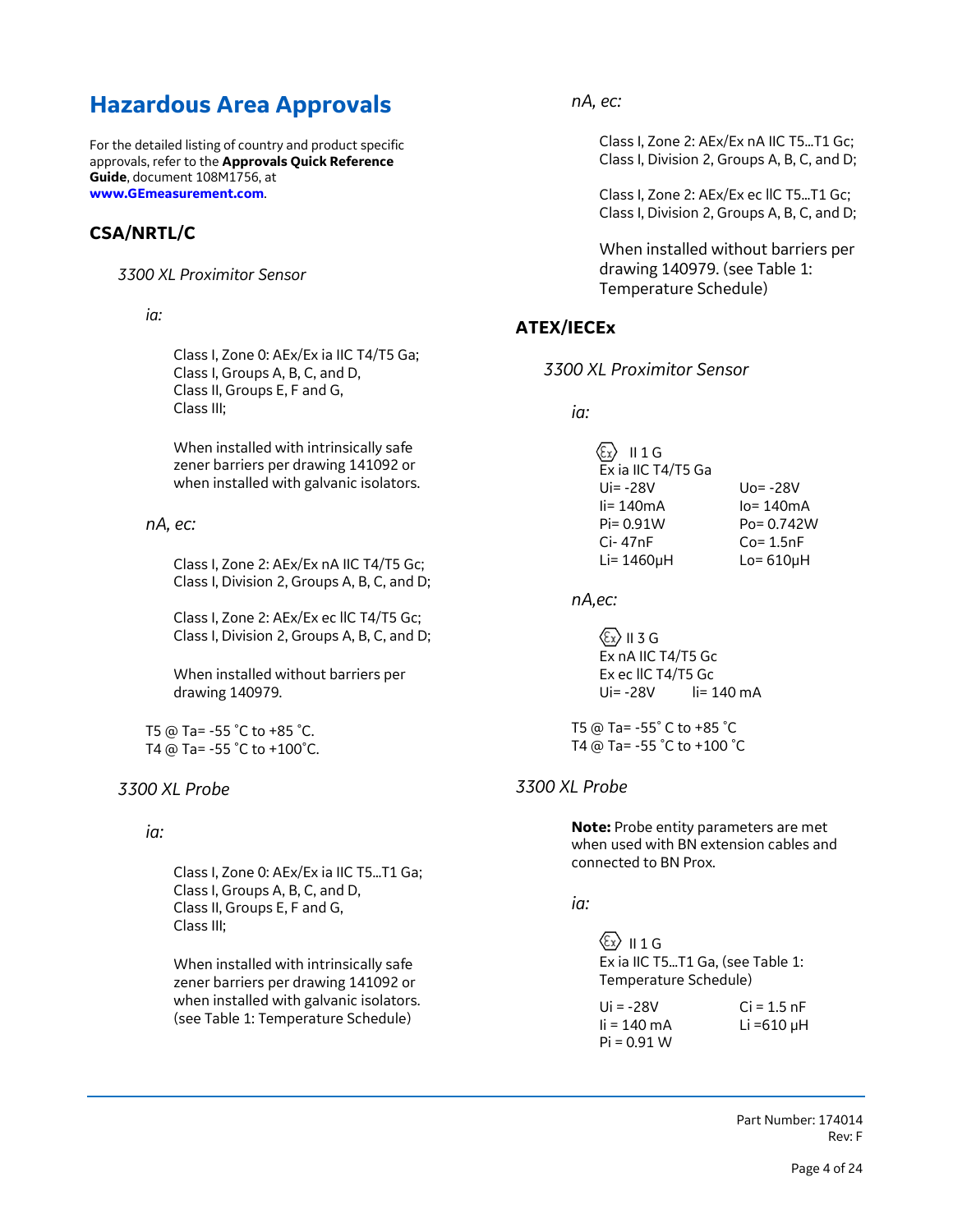*nA, ec:*

 $\langle \xi_{X} \rangle$  II 3 G Ex nA IIC T5…T1 Gc, Ex ec llC T5…T1 Gc,

(see Table 1: Temperature Schedule).  $Ui = -28V$   $\qquad$   $\qquad$   $i = 140 \text{ mA}$ 

## **Table 1: Temperature Schedule**

| Temperature<br><b>Classification</b> | <b>Ambient Temperature</b><br>(Probe Only)           |  |
|--------------------------------------|------------------------------------------------------|--|
| Т1                                   | $-55^{\circ}$ C to $+232^{\circ}$ C                  |  |
| T2                                   | $-55^{\circ}$ C to $+177^{\circ}$ C                  |  |
| T3                                   | $-55^{\circ}$ C to $+120^{\circ}$ C                  |  |
| T4                                   | -55 $\mathrm{^{\circ}C}$ to +80 $\mathrm{^{\circ}C}$ |  |
|                                      | $-55^{\circ}$ C to $+40^{\circ}$ C                   |  |

## **Hazardous Area Conditions of Safe Use:**

## **CSA/NRTL/C:**

*ia:*

Install per Bently Nevada drawing 141092.

*nA, ec:*

Install per Bently Nevada drawing 140979.

## **ATEX/IECEx:**

### *ia:*

Install per Bently Nevada drawing 141092.

*nA, ec :*

The Prox must be installed so IBas to provide the terminals with a degree of protection of at least IP54.

## **Mechanical**

*Probe Tip Material:*

Polyphenylene Sulfide (PPS).

*Probe Case Material:*

AISI 304 stainless steel (SST).

#### *Probe Cable Specifications:*

75  $\Omega$  triaxial, perfluoroalkoxyethylene (PFA) insulated FluidLoc probe cable in the following total probe lengths: 1, 5 or 9 metres.

#### *Extension Cable Material:*

75  $\Omega$  triaxial, perfluoroalkoxyethylene (PFA) insulated FluidLoc cable.

## *Proximitor Sensor*

*Material:*

## A380 aluminum

*Sliding Bracket Material:*

> Anodized aluminum and stainless steel

#### *System Length:*

5 or 9 metres including extension cable

*Probe and Extension Cable Armor (optional):*

Flexible SST with PFA outer jacket.

*Tensile Strength (maximum rated):*

> 330 N (75 pounds) probe case to probe lead. 270 N (60 pounds) at probe lead to extension cable connectors.

#### *Connector material:*

Gold-plated brass and gold-plated beryllium copper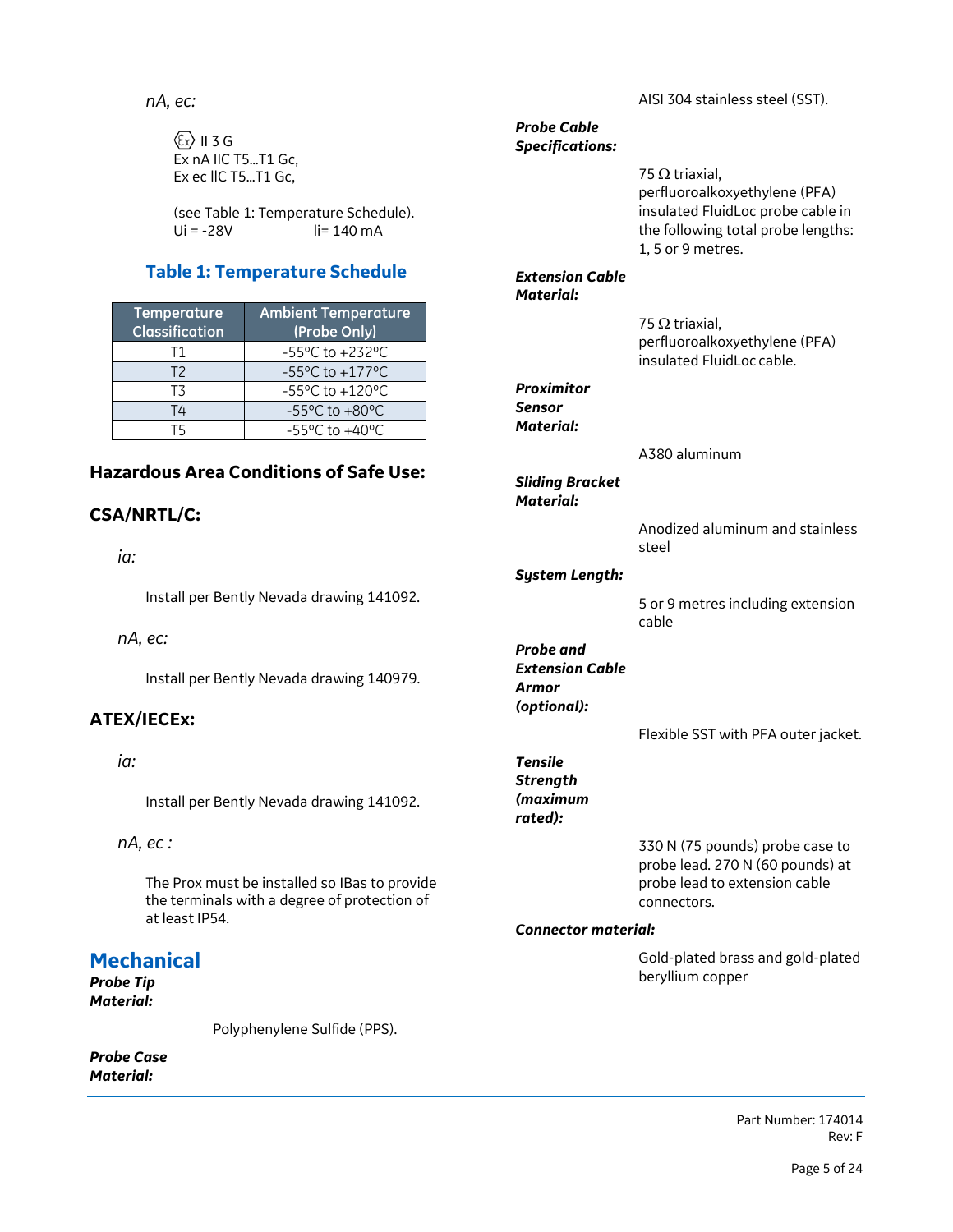#### **Torque Specifications**

| <b>Description</b>           | <b>Maximum</b><br><b>Rated</b> |  |
|------------------------------|--------------------------------|--|
| All threaded                 | 45 N•m                         |  |
| probe cases                  | $(400 \text{ in} \bullet)$     |  |
| M5x.8 sliding<br>bracket cap | 9.6 N●m                        |  |
| screws                       | $(85$ in•lbf)                  |  |

#### **Connector-to-connector torque**

*Recommended torque:* 

Finger tight

*Maximum torque:*

0.565 N•m (5 in•lb)

*Minimum Bend Radius (with or without sst armor):*

25.4 mm (1.0 in)

### **Environmental Limits**

#### *Probe Temperature Range*

*Operating and Storage Temperature:*

-35°C to +200°C (-31°F to +392°F)

*Short-term Operating and Storage Temperature:*

> +250°C (+482°F) for less than 24 hours.

#### *Extension Cable Temperature Range*

*Operating and Storage Temperature:*

-51°C to +200°C (-31°F to +392°F)

#### *Proximitor Sensor Temperature Range*

*Operating Temperature:* -51°C to +100°C (-60°F to +212°F) *Storage Temperature:* -51°C to +105°C (-60°F to +221°F) *Sliding Bracket Temperature Range Operating and Storage Temperature:* -35°C to +200°C (-31°F to +392°F) *Relative Humidity:* Less than a 3% change in Average Scale Factor (ASF) when tested in accordance with IEC standard 68- 2-66. *Probe Pressure:* 3300 XL probes are designed to seal differential pressure between the probe tip and case. The probe is sealed with Viton® O-rings. Probes are not pressure tested prior to shipment. Contact our custom design department if you require a test of the pressure seal for your application **Note:** It is the responsibility of the customer or user to ensure that all liquids and gases are contained and safely controlled should leakage occur from a proximity probe. In addition, solutions with high or low pH values may erode the tip assembly of the probe causing media leakage into surrounding areas. Bently

Nevada will not be held responsible for any damages resulting from leaking 3300 XL proximity probes. In addition, 3300 XL proximity probes will not be replaced under the service plan due to probe leakage.

#### *Patents:*

5,685,884 6,293,005 6,643,909 7,239,133 Components or procedures described in these patents apply to this product.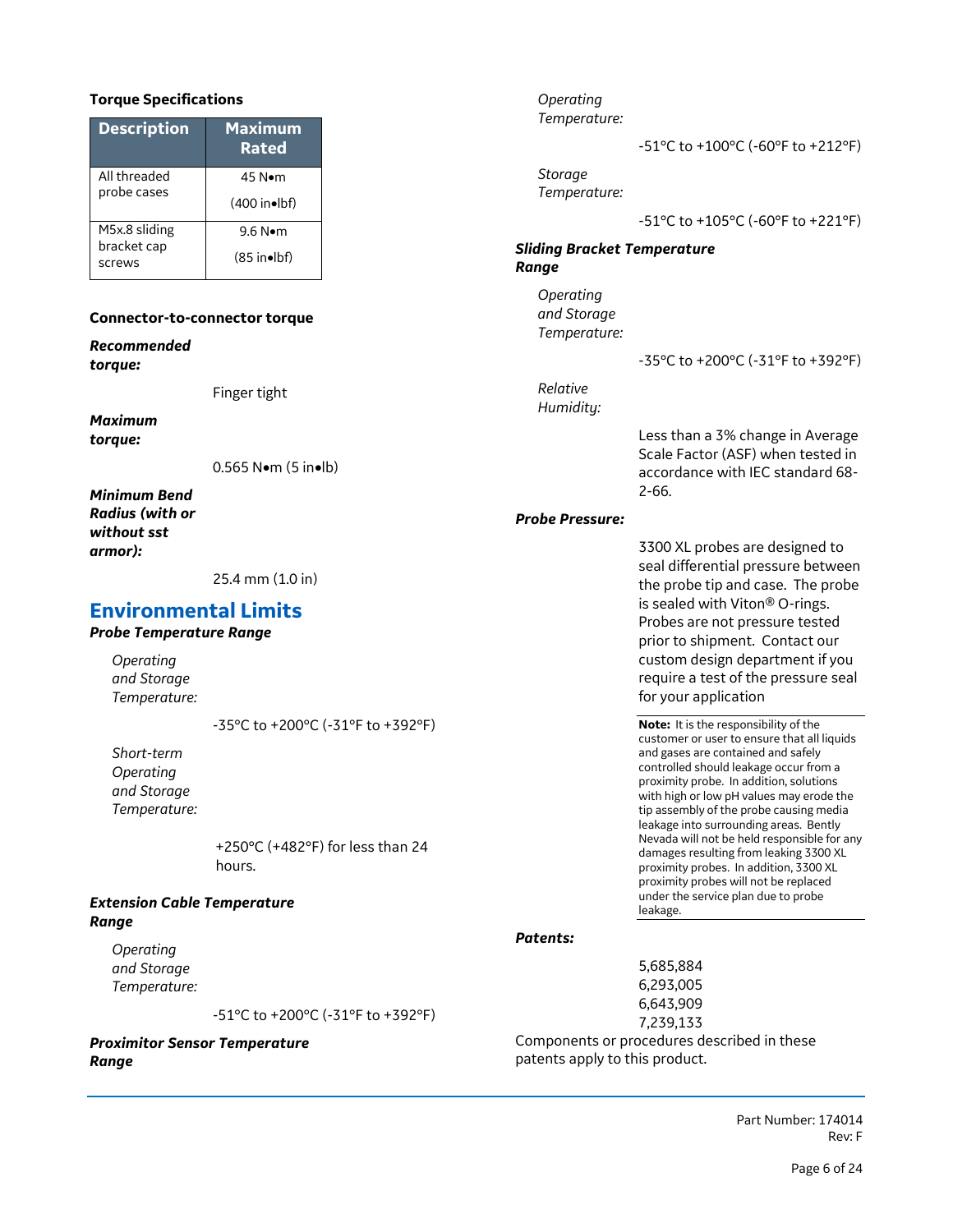## **Ordering Information**

For the detailed listing of country and product specific approvals, refer to the **Approvals Quick Reference Guide**, document 108M1756, at **[www.GEmeasurement.com](http://www.gemeasurement.com/)**

## **3300 XL 50 mm Proximity Probe:**

### **330876-AXX-BXX-CXX-DXX**

#### **A:** Probe Case Type Option

- **0 1** ½-20 Thread Straight Exit
- **0 2** M14x1.5 Thread Straight Exit
- **0 3** Smooth 1.99 in dia Side Exit
- **B:** Total Length Option
	- **1 0** 1.0 metre (3.3 feet)
	- **5 0** 5.0 metres (16.4 feet)
	- **9 0** 9.0 metres (29.5 feet)

**Note**: Five meter probes are designed for use with the five meter Proximitor Sensor only. .

- **C:** Armor Option
	- **0 0** High Temperature FluidLoc Cable
	- **0 1** High Temperature FluidLoc Cable with Armor
- **D:** Agency Approval Option
	- **0 0** No Approvals
	- **0 5** Multiple Approvals

## **3300 XL 50 mm Proximitor Sensor 330878-AXX-BXX**

- **A:** Total Length and Mounting Option
	- **5 0** 5.0 metres (16.4 feet) system length, panel mount
	- **5 1** 5.0 metres (16.4 feet) system length, DIN mount
	- **9 0** 9.0 metres (29.5 feet) system length, panel mount
	- **9 1** 9.0 metres (29.5 feet) system length, DIN mount
- **B:** Agency Approval Option
	- **0 0** No Approvals
	- **0 5** Multiple Approvals

## **3300 XL 50 mm Extension Cable 330877-AXXX-BXX-CXX**

**Note:** Make sure that the extension cable length and the probe length, when added together, equal the Proximitor Sensor total length.

**A:** Cable Length Option

**0 4 0** 4.0 metres (13.1 feet) **0 8 0** 8.0 metres (26.2 feet)

- **B:** Armor and Cable Option
	- **3 6** FluidLoc ext cable
	- **3 7** FluidLoc ext. cable w/ armor
- **C:** Agency Approval Option
	- **0 0** No Approvals
		- **0 5** Multiple Approvals

#### **Mounting Brackets**

Each Sliding Mounting Bracket comes with

- One sliding plate
- One base plate
- Sliding plate securing bolts with safety wire holes
- Lock washers

The material used for the mounting brackets is T6061-T6 aluminum. Base plate securing bolts are not provided; recommended bolt size is 3/8in or M8 socket head bolts.

## **3300 XL 50 mm Sliding Probe Bracket and Clamp:**

#### **330879-AXX-BXX**

- **A:** Probe Clamp Style
	- **0 1** Left Exit
	- **0 2** Right Exit
	- **0 3** Two clamps (used for CIDE
	- applications) $1$
- **B:** DE Mounting Bracket
	- **00** No Mounting Bracket; Clamp Only
	- **01** Single DE Mounting Bracket<sup>2</sup>
	- **02** Short CIDE Mounting Bracket<sup>3</sup>
	- **03** Long CIDE Mounting Bracket<sup>3</sup>

This bracket is recommended for most installations. While any probe may be used, the smooth side exit probe is most often used with this bracket.

- 1. When ordering two clamps, one right exit and one left exit clamp will be provided so that the cables exit from the same side of the CIDE bracket.
- 2. The B01 probe mounting bracket option is only available with the A01 or A02 probe clamp style options.
- 3. The B02 and B03 probe mounting bracket options are only available with the A03 probe clamp style options.
- 4. When replacing 50mm DE 130713, part number 330879-AA-**00** should be ordered. Ordering with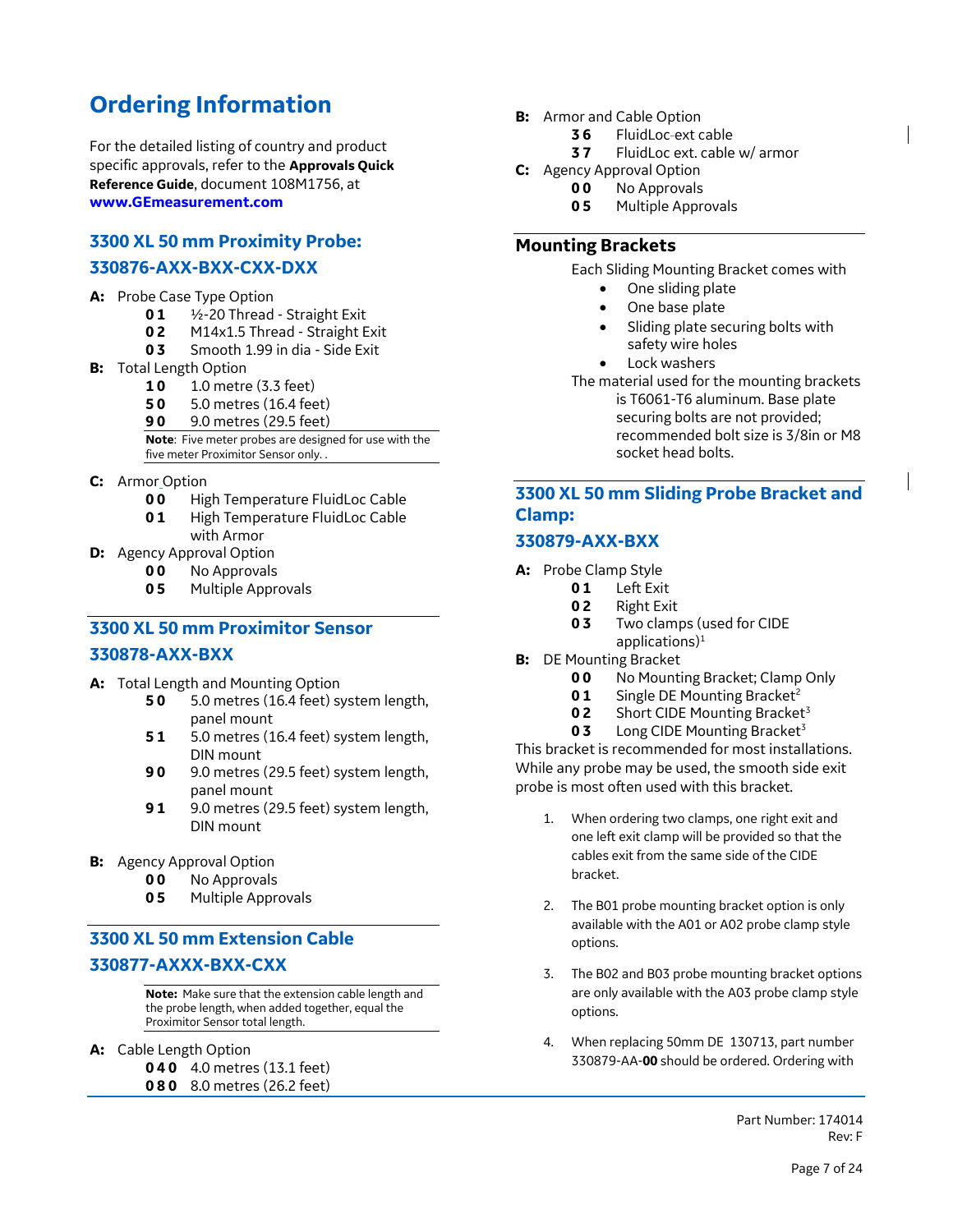BB=00 will prevent unnecessary parts from being ordered with the clamp.

#### **Sliding Mounting Brackets without clamps 131071-01**

|           | Single Transducer                |
|-----------|----------------------------------|
|           | <b>Mounting Bracket</b>          |
| 131030-01 |                                  |
|           | <b>Short Complementary</b>       |
|           | Input Differential               |
|           | <b>Expansion (CIDE) Mounting</b> |
|           | <b>Bracket</b>                   |
| 131031-01 |                                  |
|           | Long Complementary Input         |

Differential Expansion (CIDE) Mounting Bracket

## **Non-sliding Mounting Brackets 167285**

Kit, 50 mm Clamp Mount (used with smooth-case side exit or threaded straight exit probes).

**167286**

Kit, 50 mm Bolt Mount (used only with smoothcase side exit probes).

#### **Verification Kits**

Each verification kit comes with:

- a verification kit bracket
- a spindle micrometer with either 0 to 2 in or 0 to 50 mm range
- two set screws
- a bracket securing bolt

The material used for the verification kit bracket is T6061-T6 aluminum.

#### **131036-01**

|           | Verification Kit, Spindle<br>Micrometer with English<br>Units |
|-----------|---------------------------------------------------------------|
| 131036-02 |                                                               |
|           | Verification Kit, Spindle<br>Micrometer with Metric<br>Units  |

## **Accessories**

#### **173959**

Manual

#### **148722-01**

**3300 XL Test Plug.** The 3300 XL Test Plug has three self-contained test pins attached to three colorcoded wires 1 metre in length, each terminated in a banana plug. The three-pin adapter plugs into the test pin holes on 3300 XLstyle Proximitor Sensors. It is used to check the performance of the Proximitor Sensor from the test pin holes in the terminal strip without requiring the removal of the field wiring.

#### **Extended Range Micrometer Kit**

The extended range micrometer kit contains a precision micrometer and a 100 mm (4 inch) AISI 4140 target and is intended for acceptance testing of Bently Nevada extended range transducers. Bracket options are available to hold 8mm – 50mm probes as well as the 50 mm Integral DE transducer.

## **330187-AXX-BXX**

- **A:** Probe options
	- **0 1** 8 mm to 50 mm probe threaded or smooth cases
	- **0 3** 8 mm to 50 mm probe threaded or smooth cases and an adapter for 50 mm Integral DE probes
- **B:** Micrometer Option
	- **01** Standard English 0-2 inch micrometer
	- **0 2** Standard metric 0-50 mm micrometer

#### **02120015**

Bulk field wire.  $1.0 \text{ mm}^2$  (18 AWG), 3 conductor, twisted, shielded cable with drain wire. Specify length in feet.

#### **02173009**

Bulk field wire. 1.0 mm<sup>2</sup> (18 AWG), 3 conductor, twisted, shielded cable. Specify length in feet.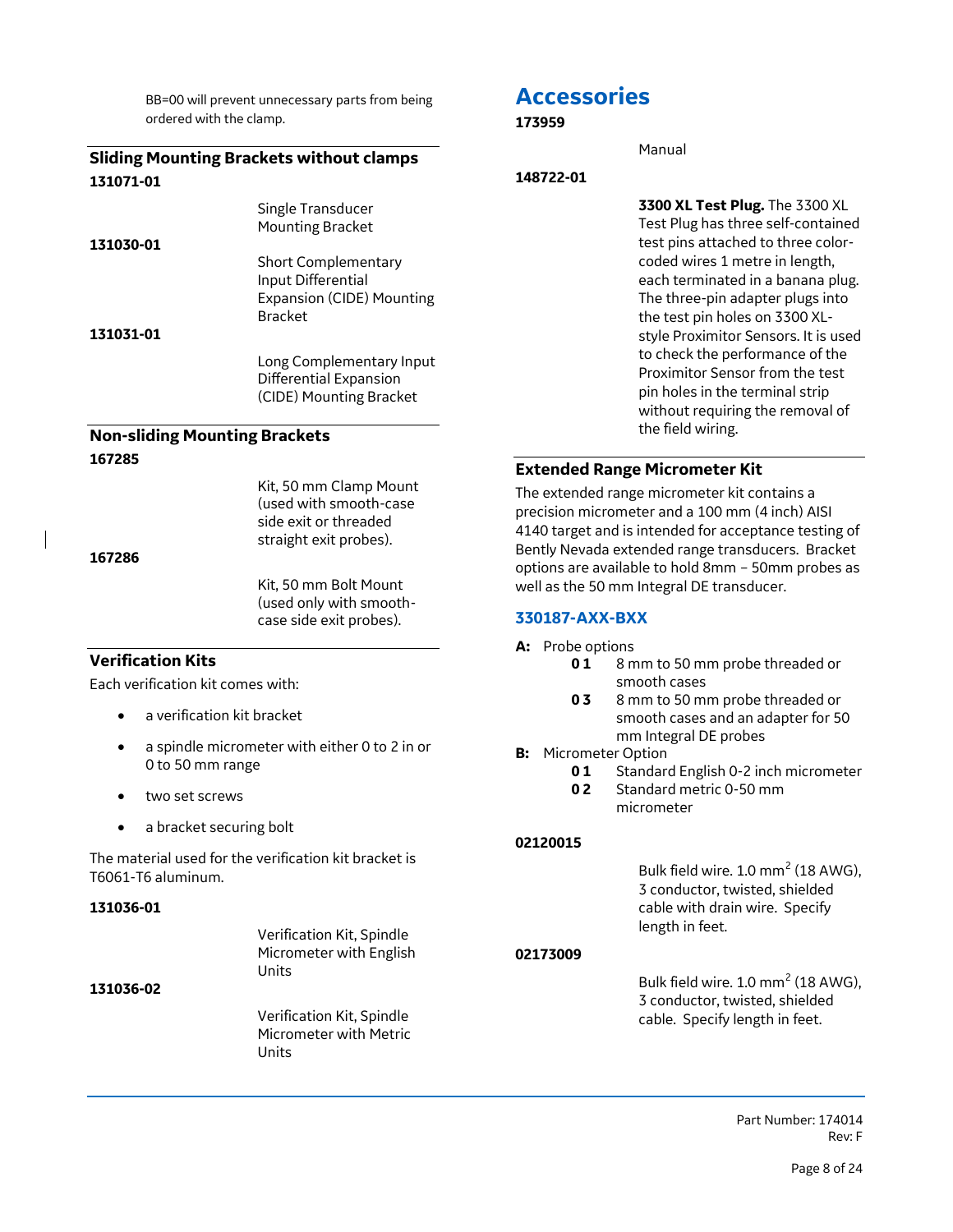| 138492-01<br>138493-01 | Replacement panel-mount<br>mounting pad<br>Replacement DIN-mount<br>mounting pad                                                                                                                                                                                                                 |                  | <b>Female Connector Protector.</b><br>Placed on the probe lead to<br>connect to the male connector<br>protector on the extension cable<br>and provide environmental<br>protection of connectors. Also<br>placed on the extension cable to<br>slide over the Proximitor Sensor |
|------------------------|--------------------------------------------------------------------------------------------------------------------------------------------------------------------------------------------------------------------------------------------------------------------------------------------------|------------------|-------------------------------------------------------------------------------------------------------------------------------------------------------------------------------------------------------------------------------------------------------------------------------|
| 04310310               | <b>3300 XL Proximitor Sensor</b><br>Panel-mount Screws. Package<br>includes four 6-32 UNC thread<br>forming mounting screws<br>(Supplied standard with 3300 XL<br>Proximitor Housings [3300 XL<br>option]).                                                                                      | 330153-10        | connection and protect it from<br>the environment.<br>3300 XL 50 mm Connector Kit.<br>Used on 3300 XL 50 mm probes<br>and extension cables. Contains<br>one male (removable nut) and<br>female ClickLoc connectors, color-                                                    |
| 03200006<br>40180-02   | <b>Silicone self-fusing tape.</b> A 9.1<br>metre (10 yard) roll of silicone<br>tape to protect connectors. It is<br>easy to install and provides<br>excellent electrical isolation and<br>protection from the environment.<br>It is not recommended for use<br>inside the casing of the machine. | 163356<br>173873 | coded sleeves and two pieces slit<br>PFA tubing.<br><b>Connector Crimp Tool Kit.</b><br>Includes one set of multi-<br>connector inserts and connector<br>installation instructions. Supplied<br>with carrying case.                                                           |
| 03839410               | <b>Connector Protectors.</b> Package<br>contains 10 pairs of connector<br>protectors.                                                                                                                                                                                                            |                  | <b>High Temperature Cable Zip-</b><br>Ties. PEEK® cable tie is rated for<br>use up to 200 C continuous<br>temperature. Available in bags of<br>50 zip ties.                                                                                                                   |
| 03839420               | <b>Male Connector Protector.</b><br>Placed on the extension cable to<br>connect to the female connector<br>protector on the probe and<br>provide environmental protection<br>of connectors.                                                                                                      | 174804-01        | Side Exit Probe Adapter Kit.<br>Used to adapt side exit probes for<br>the 330187 Extended Range<br>Verification Kit.                                                                                                                                                          |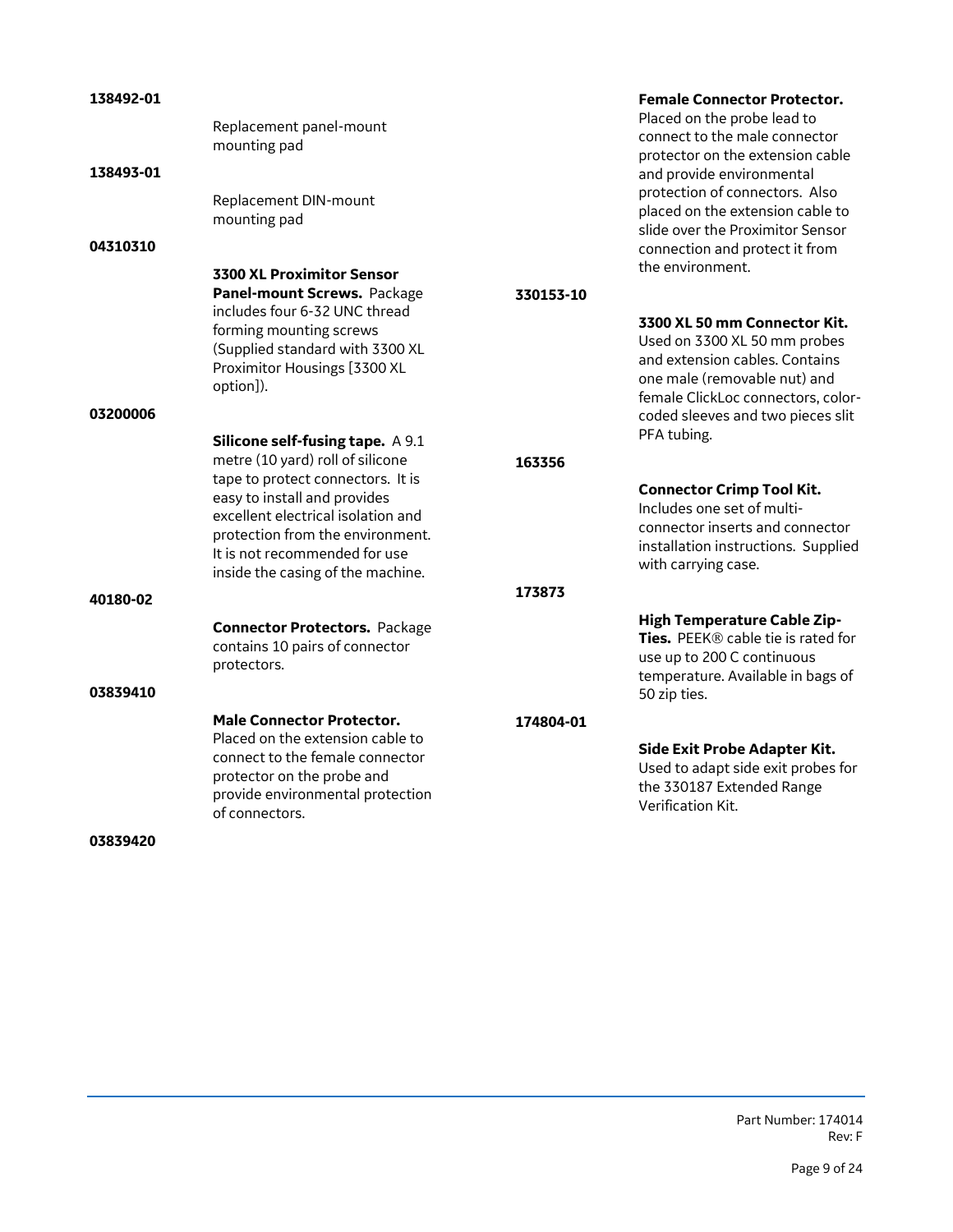## **Graphs and Dimensional Drawings**…

Note: All dimensions on figures are in millimeters (inches) unless otherwise specified.



## **Figure 1: Typical 3300 XL 50 mm 5 m System Over Ambient Testing Range**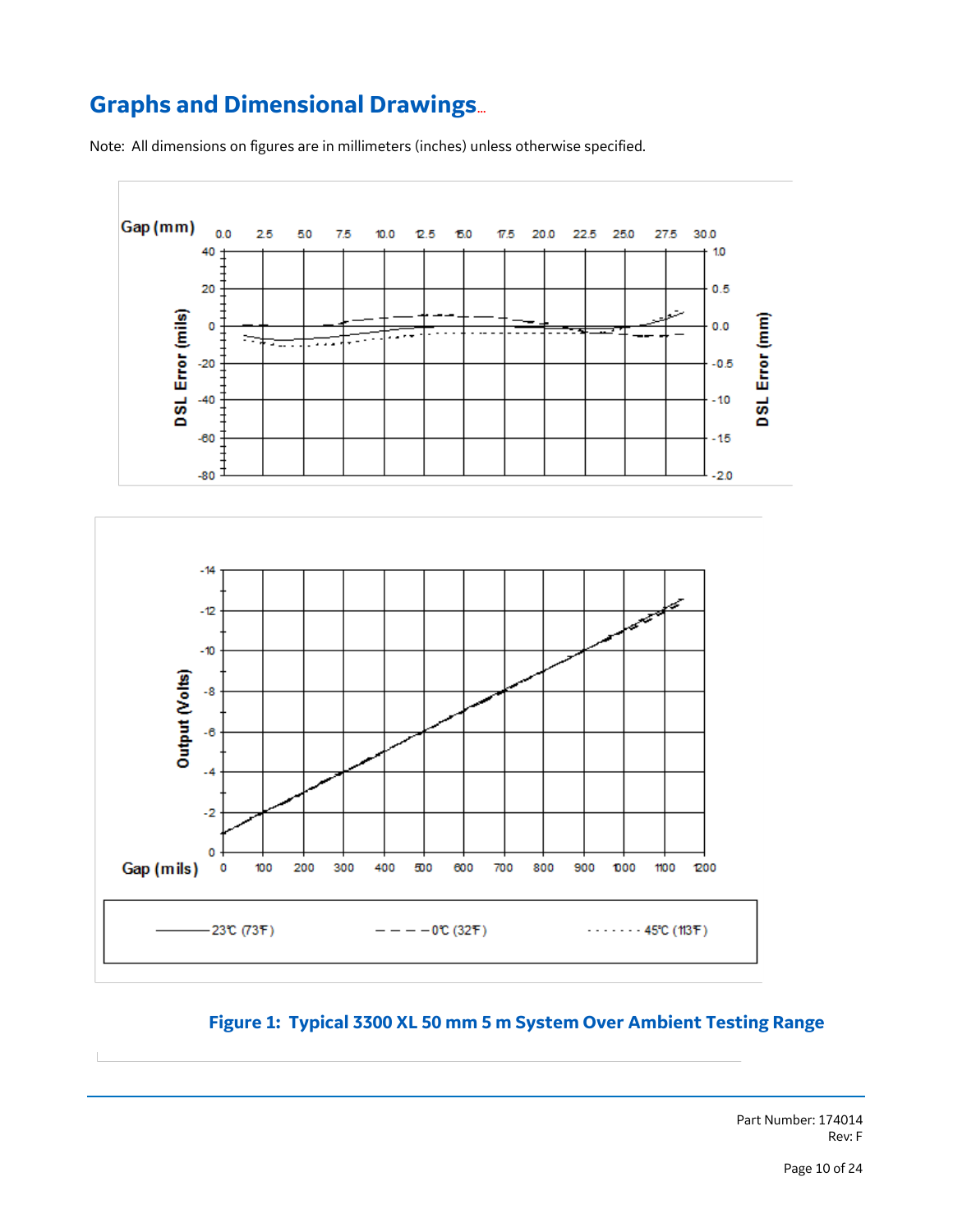

**Figure 2: Typical 3300 XL 50 mm 9 m System Over Ambient Testing Range**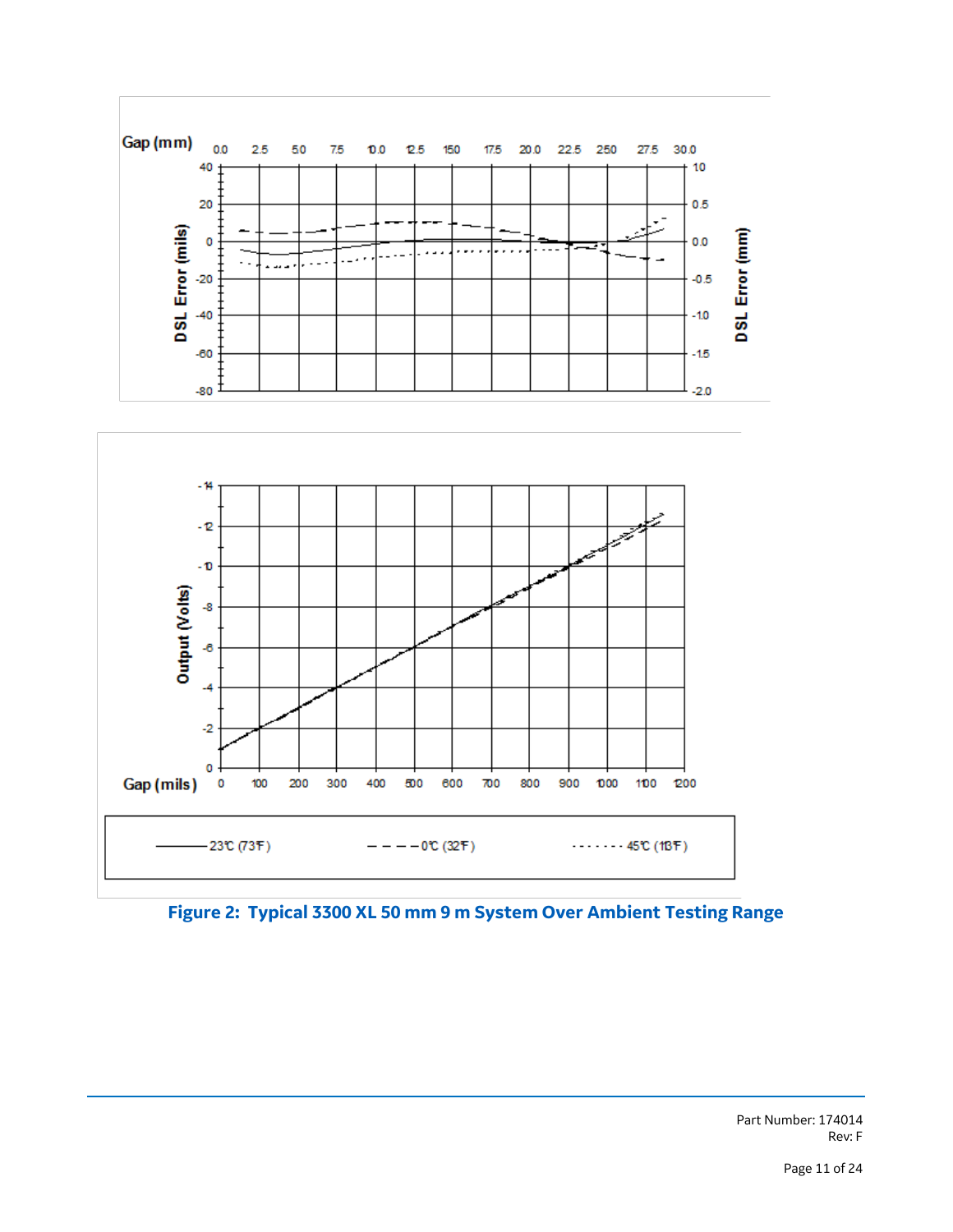

**Figure 3: Typical 3300 XL 50 mm Probe + 1m Cable @ Low Temperature (Proximitor Sensor + 8m of Extension Cable @ 25 C)**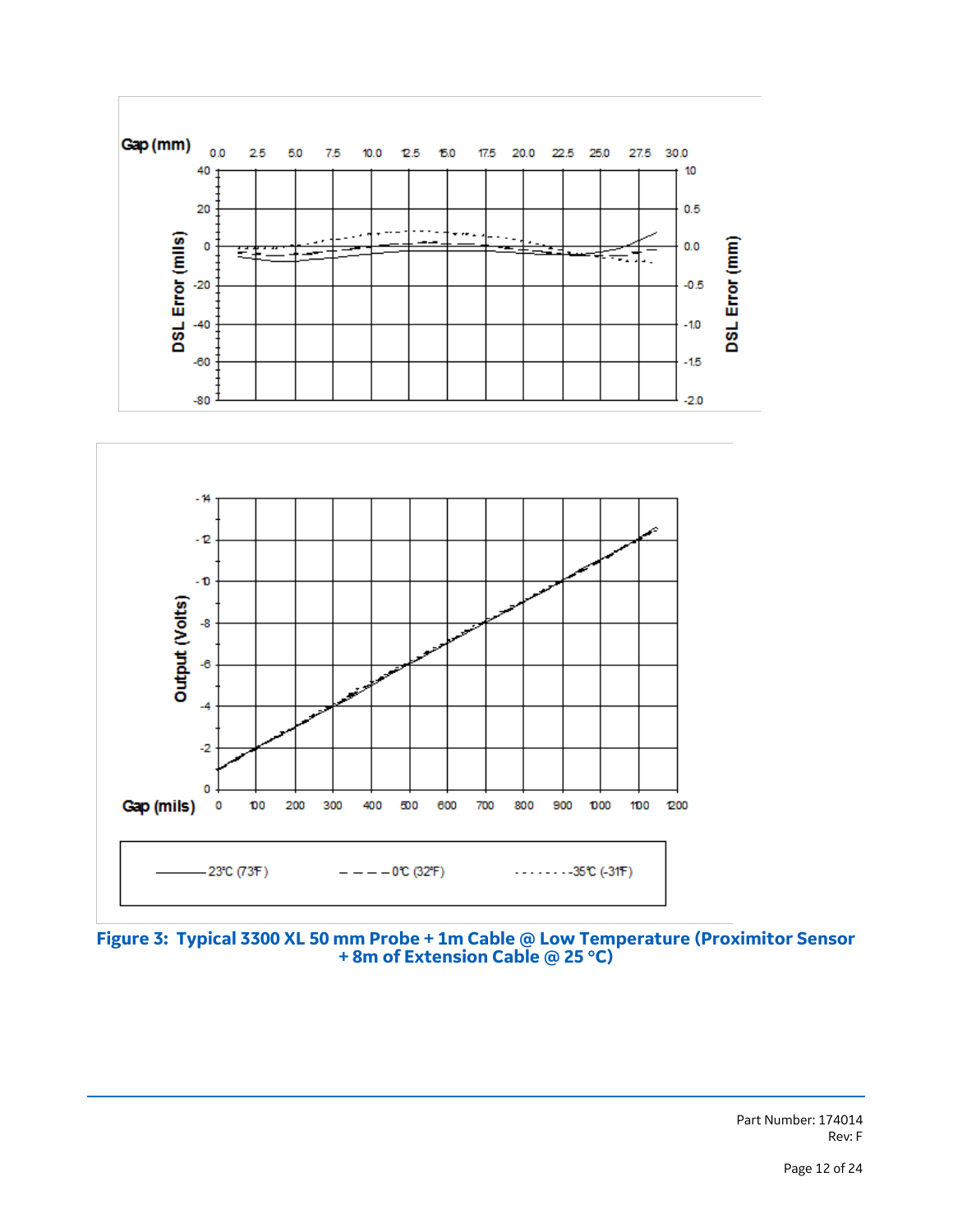

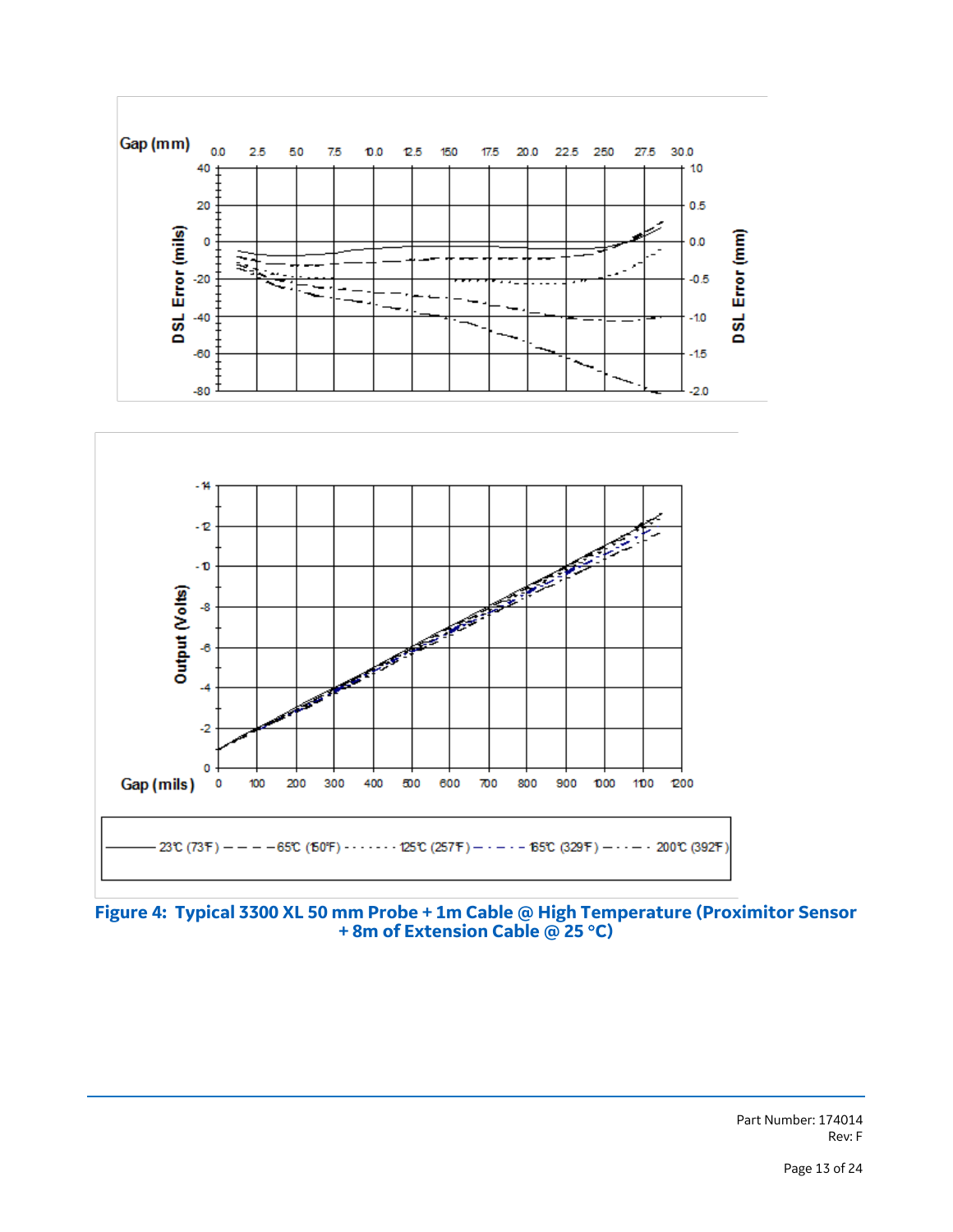

**Figure 5: Typical 3300 XL 50 mm 5 m Proximitor Sensor with 4 m of Extension Cable @ Cold Temperature (Probe is at 25C)**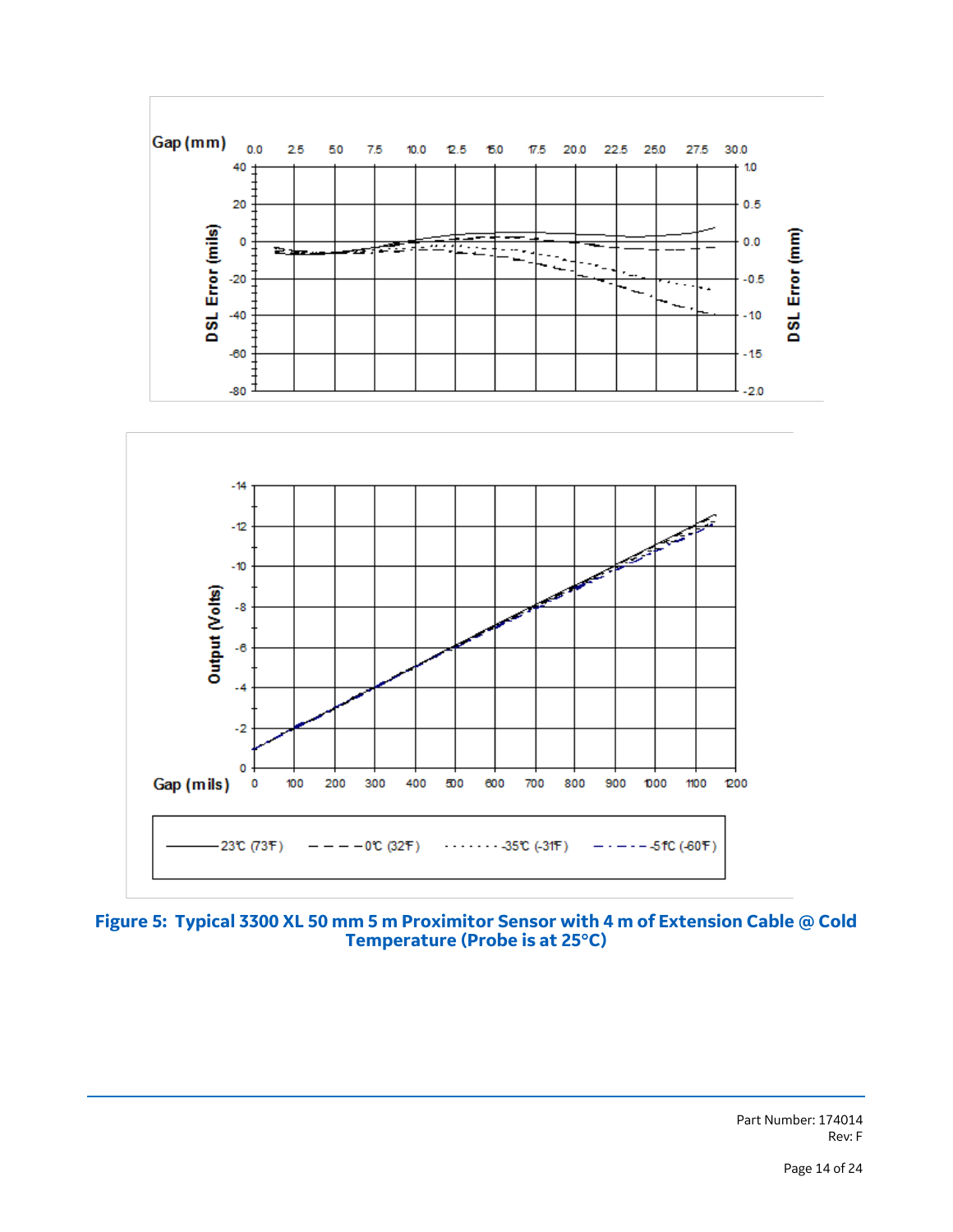

#### **Figure 6: Typical 3300 XL 50 mm 5 m Proximitor Sensor with 4 m Extension Cable @ High Temperature (Probe is at 25C)**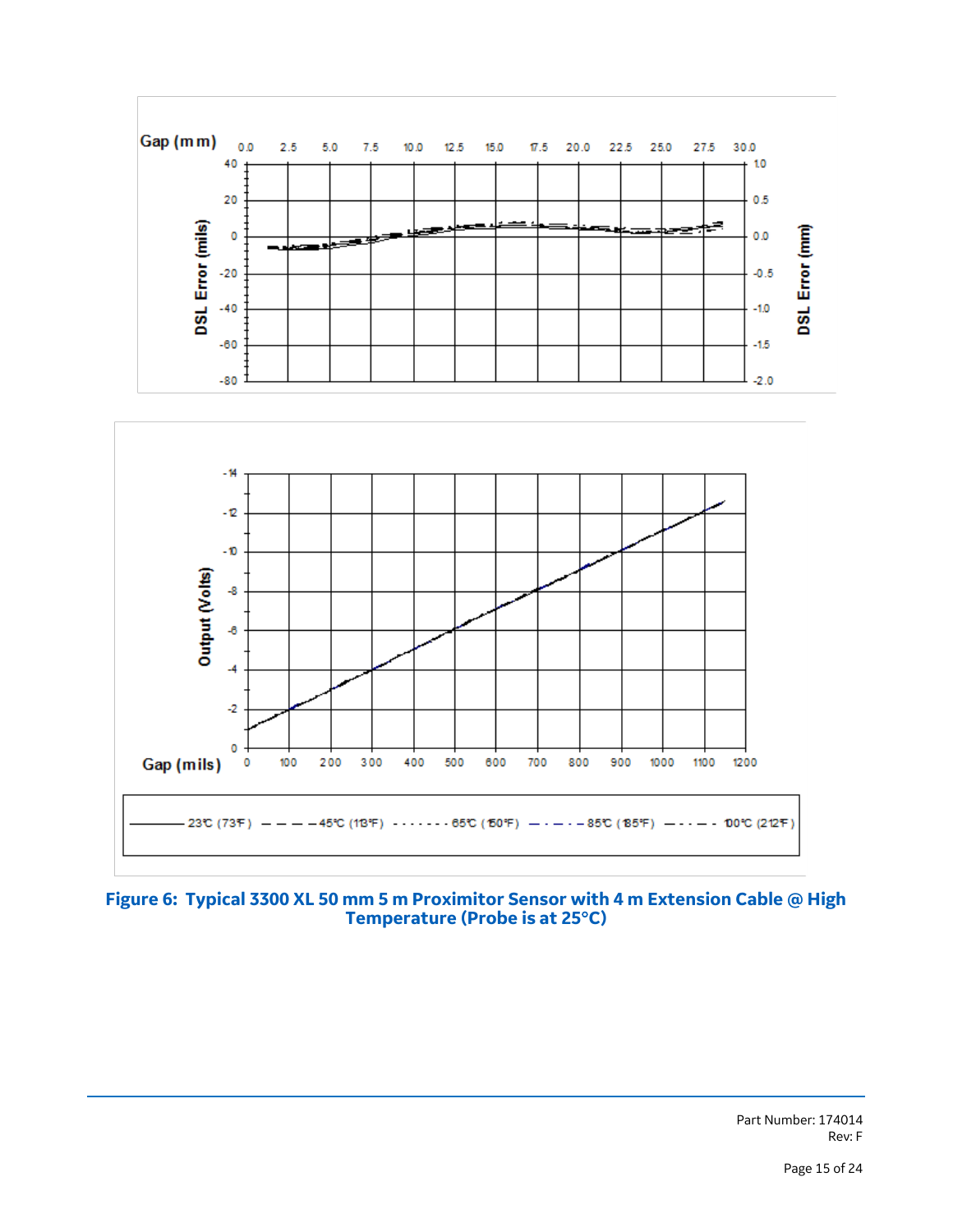

**Figure 7: Typical 3300 XL 50 mm 9 m Proximitor Sensor with 8 m of Extension Cable @ Low Temperature (Probe is at 25C)**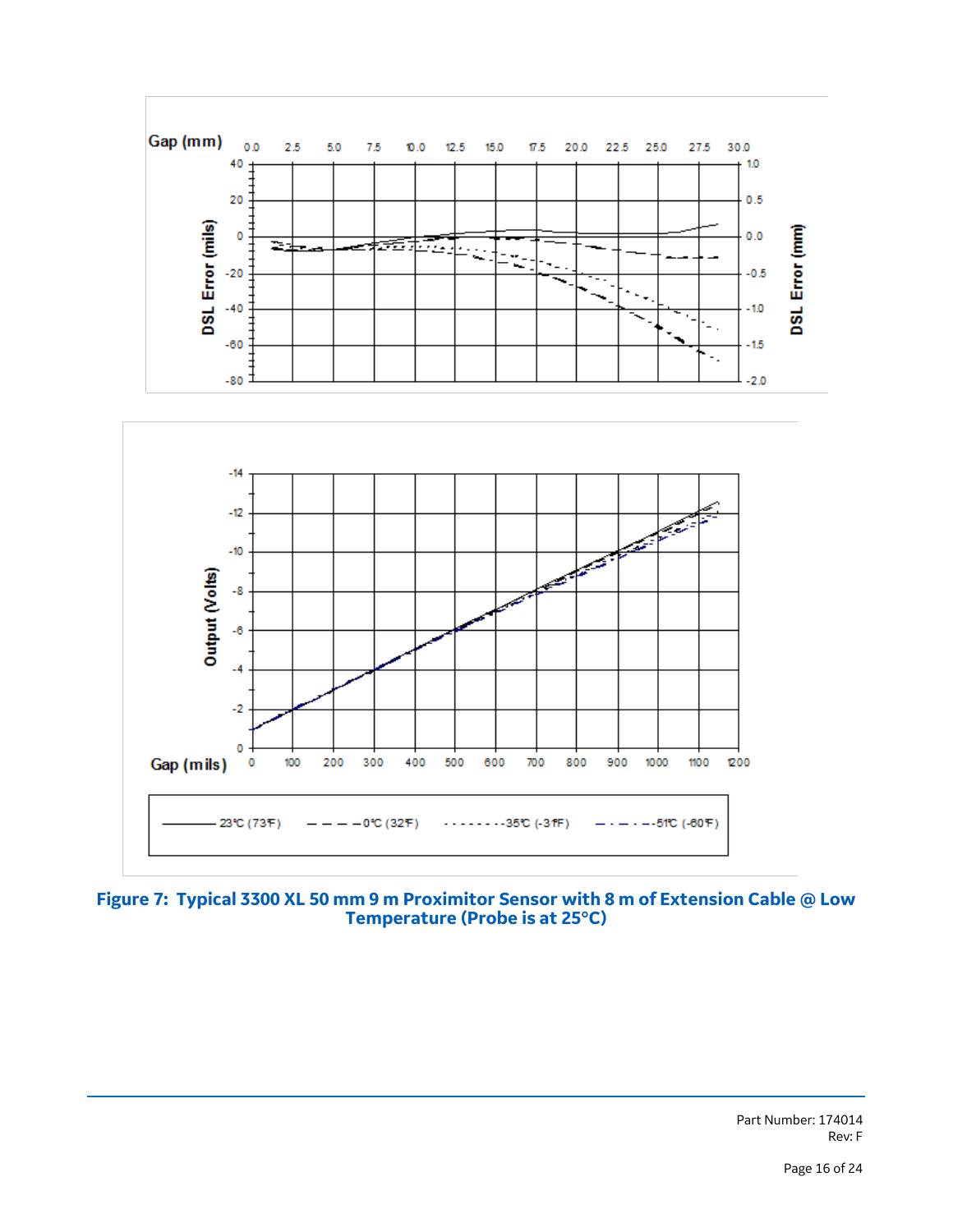

### **Figure 8: Typical 3300 XL 50 mm 9 m Proximitor with 8 m of Extension Cable @ High Temperature (Probe is at 25C.)**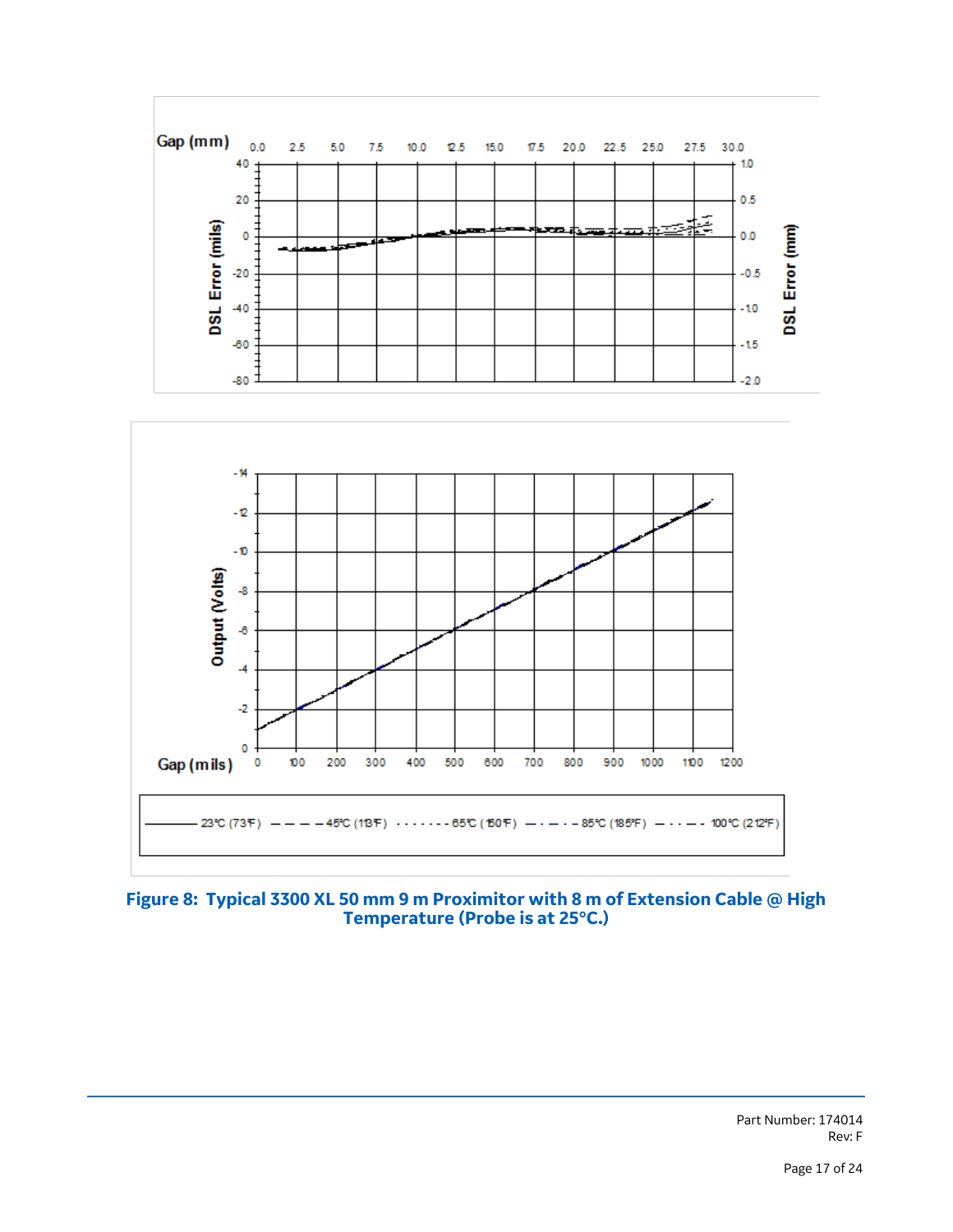

**Figure 9: Recommended Probe Position Based on Collar Height**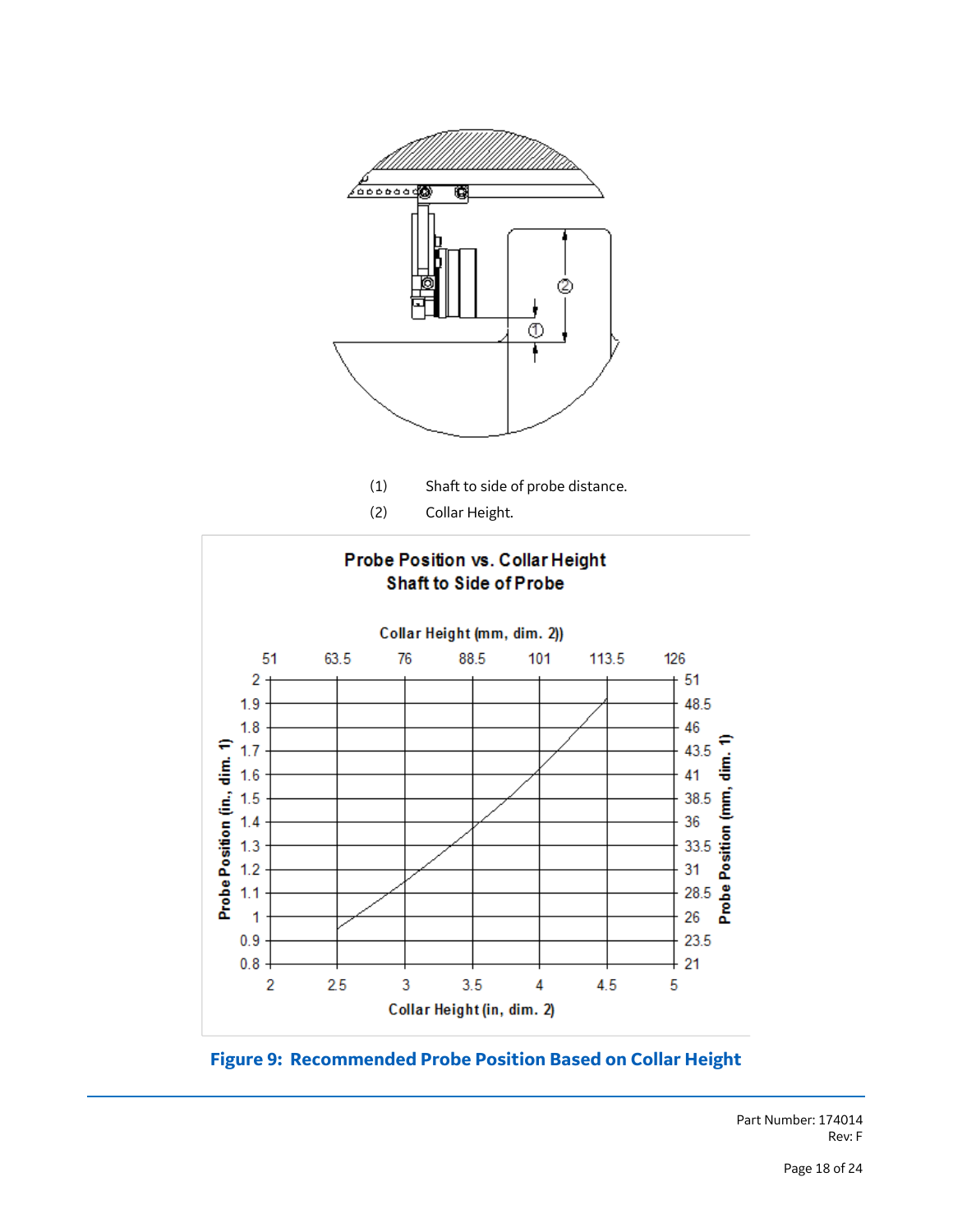

- 1. 62.2 mm (2.45 in) maximum diameter
- 2. 3/4-in or 21 mm diameter jam nut with safety wire holes
- 3. Case thread
- 4. FluidLoc coaxial cable with PFA Jacket, 3.94 mm (0.155 in) maximum diameter.
- 5. Miniature male coaxial connector, 8.0 mm (0.32 in) maximum diameter.
- 6. Optional Stainless steel armor with PFA jacket, 9.58 mm (0.377 in) maximum diameter; 12.7 mm (0.50 in) maximum diameter of armored ferrule.

## **Figure 10: 330876, 3300 XL 50 mm Proximity Probe, Straight Exit**



- 1. 50.5 mm (1.99 in) diameter
- 2. FluidLoc coaxial cable with PFA Jacket, 3.94 mm (0.155 in) maximum diameter.
- 3. Miniature male coaxial connector, 8.0 mm (0.32 in) maximum diameter.

#### **Figure 11: 330876, 3300 XL 50 mm Proximity Probe, Smooth 1.99 Inch Dia. Side Exit Case**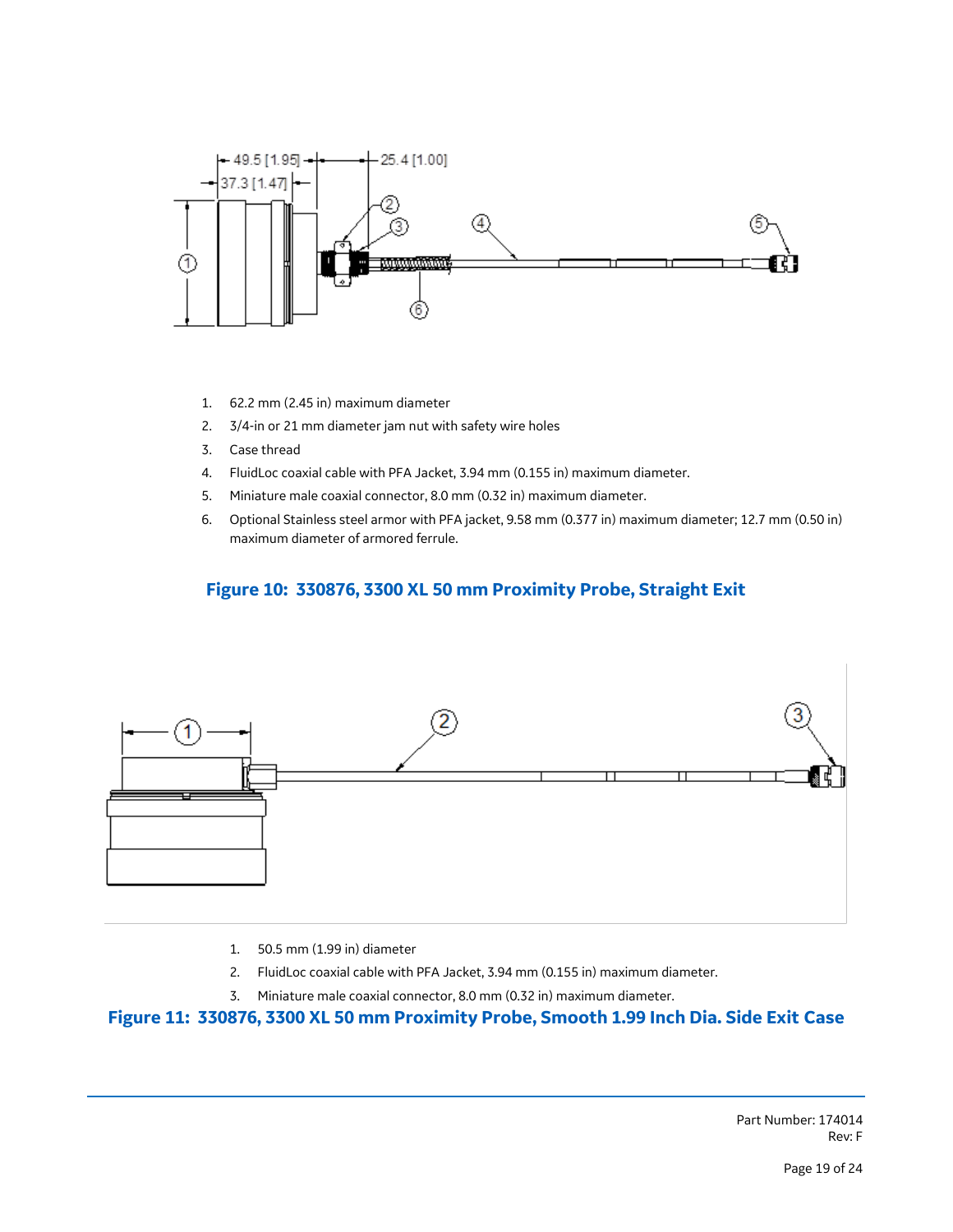

- 1. Cable length +20%, -0%
- 2. Miniature male coaxial connector, 7.2 mm (0.29 in) maximum diameter
- 3. Customer shrink tubing, 84 mm (3.3 in), 2 places
- 4. Optional stainless steel armor with PFA jacket, 7.65 mm (0.301 in) maximum diameter; 10.12 mm (0.0400 in) maximum diameter of armored ferrule.
- 5. FluidLoc coaxial cable with PFA Jacket, 3.94 mm (0.155 in) maximum diameter
- 6. Miniature female coaxial connector, 7.24 mm (0.285 in) maximum diameter
- 7. Armor Length = Cable Length 300 mm (11.8 in)

## **Figure 12: 330877, 3300 XL 50 mm Extension Cable**



Mounting Option "A" –50 or -90

## **Figure 13: 330878 Panel Mount 3300 XL 50 mm Proximitor Sensor**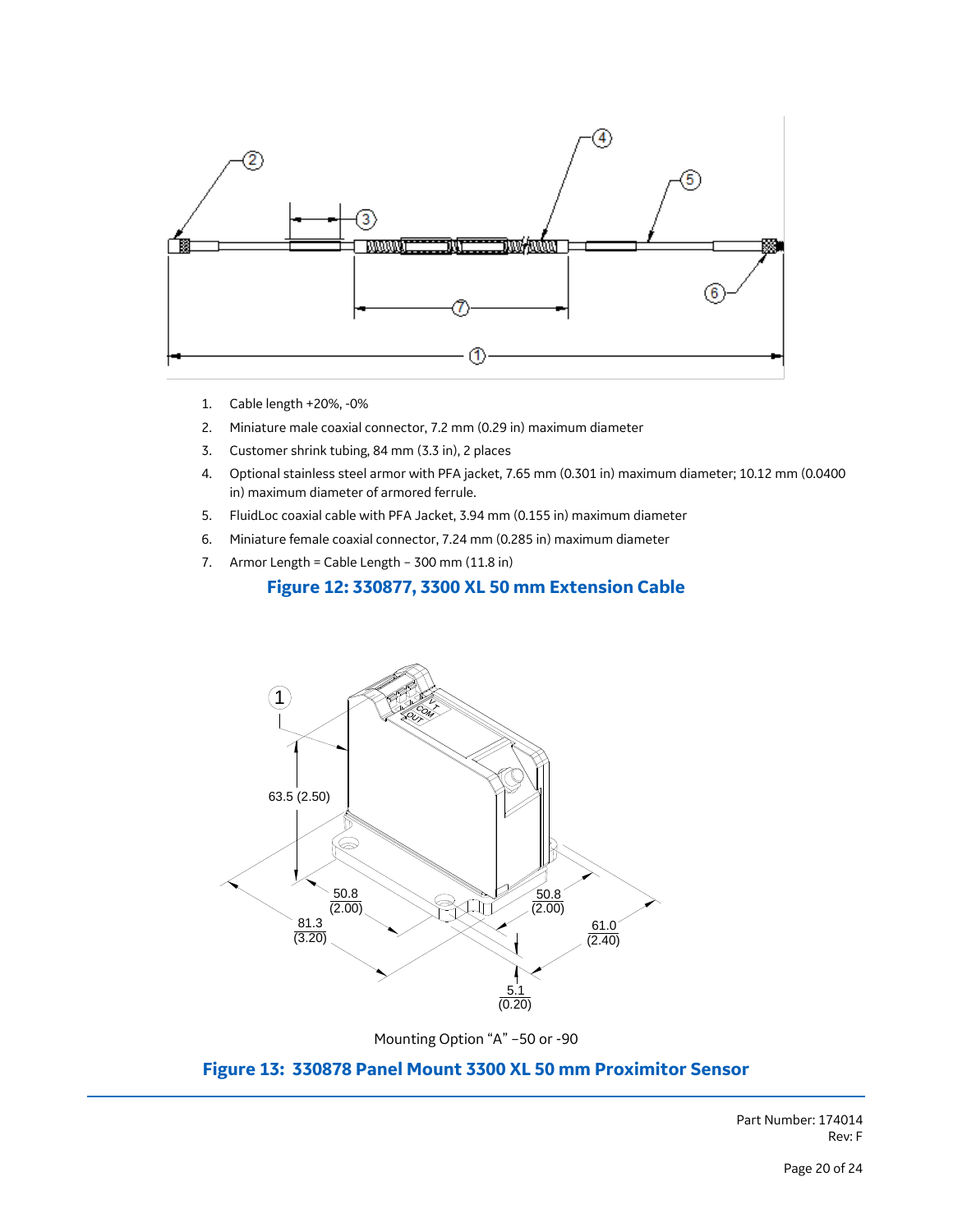

- 1. Mounting option "A" –51 or –91
- 2. 35mm DIN rail (not included)
- 3. 89.4 mm (3.52 in) (additional 3.05 mm (0.120 in) required to remove DIN rail)

#### **Figure 14**: **330878 DIN Mount 3300 XL 50 mm Proximitor Sensor**



1. 10(0.40) diameter through, 15 (0.61) counterbore typical

## **Figure 15: 131071-01 Single Transducer Mounting Bracket**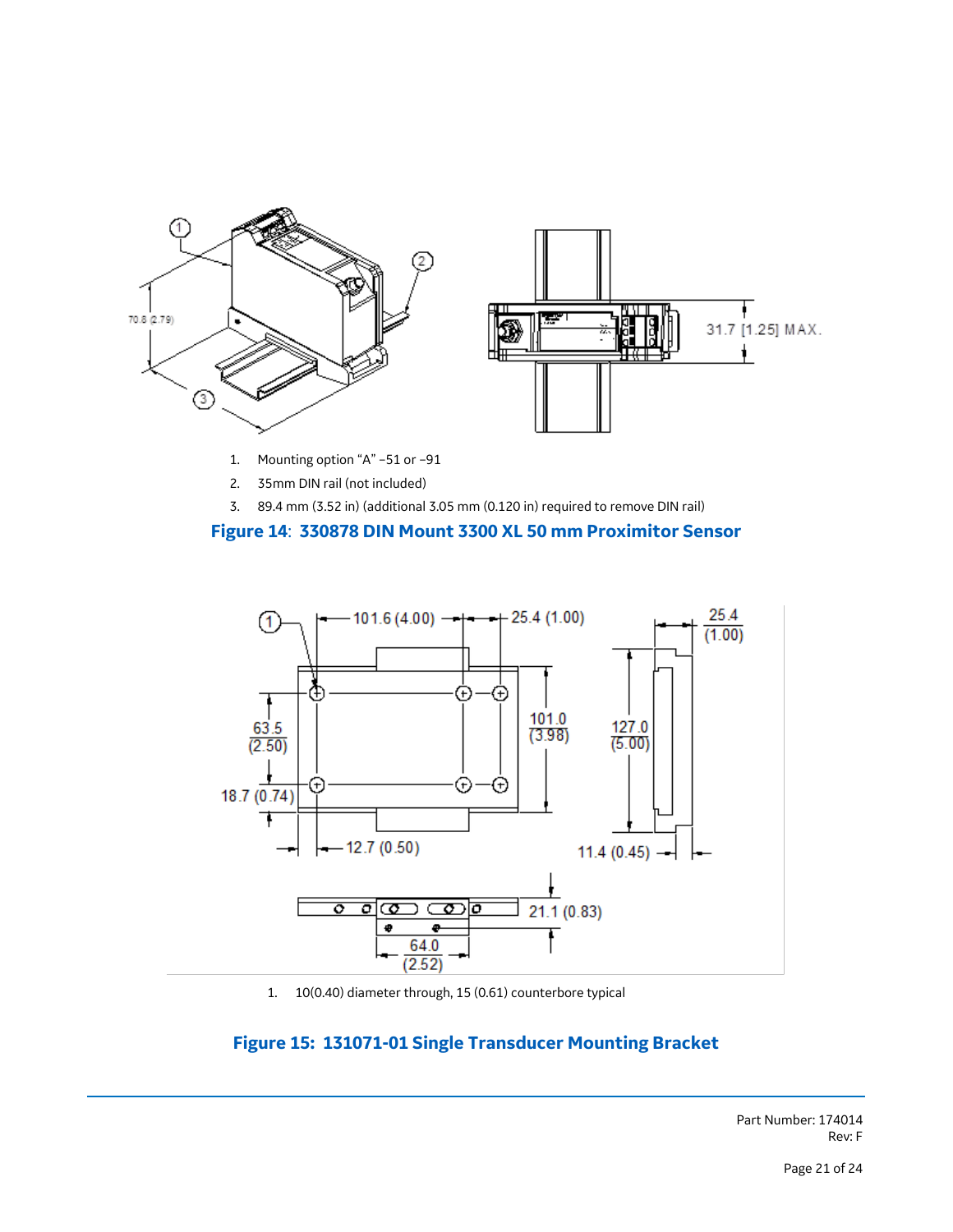

1. 10(0.40) diameter through, 15 (0.61) counterbore typical





1. 10 (0.40) diameter through, 15 (0.61) counterbore typical **Figure 17: 131031-01 Long Complementary Input Differential Expansion (CIDE) Mounting** 

### **Bracket**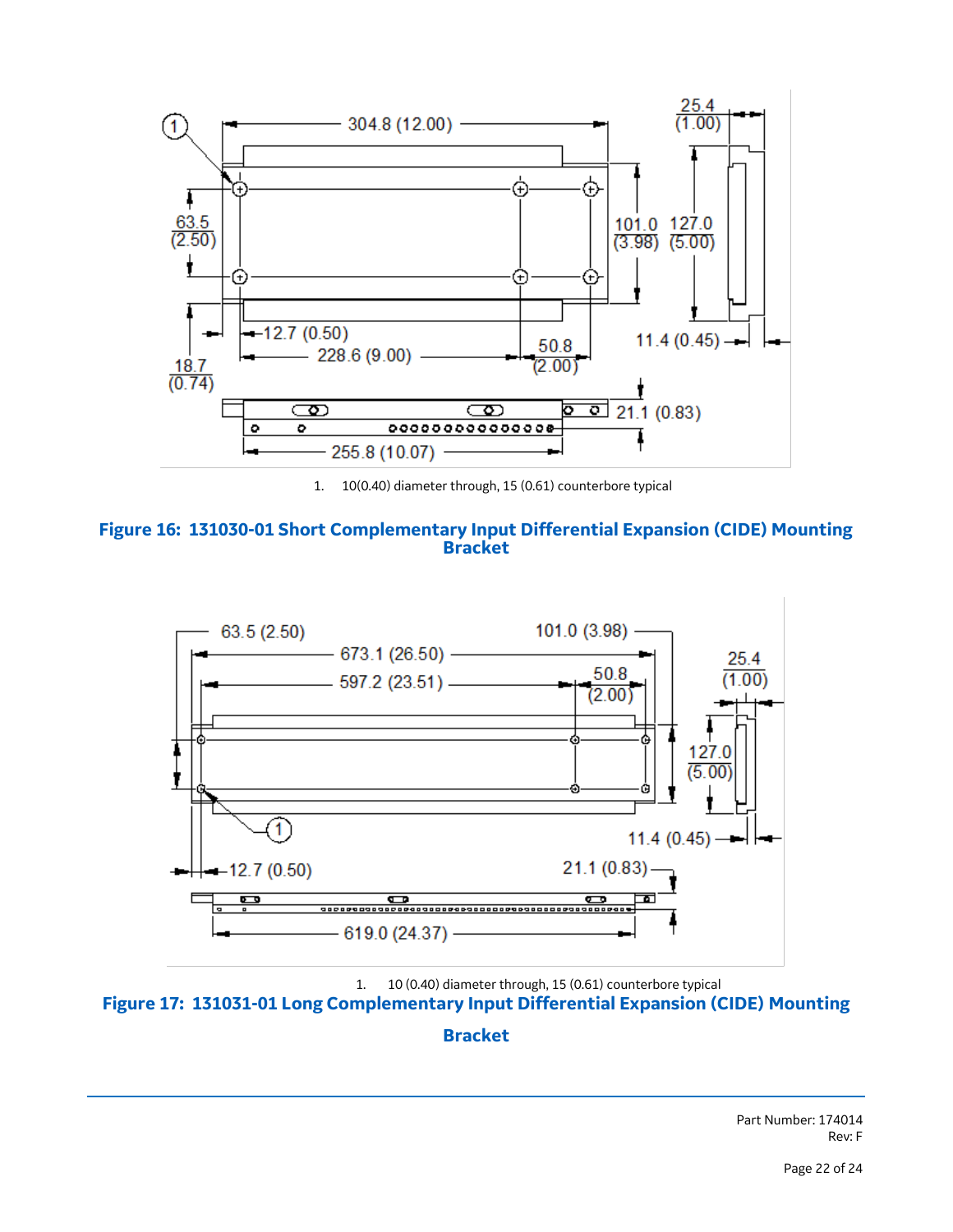

## **Figure 18: 131036-01 and 131036-02 Verification Kit Spindle Micrometer**



1. Vertical adjustments in ¼" increments **Figure 19: 330879 Probe Clamp (330879-01 Shown)** 

NOTE: All dimensions are in millimeters (inches) unless otherwise specified.